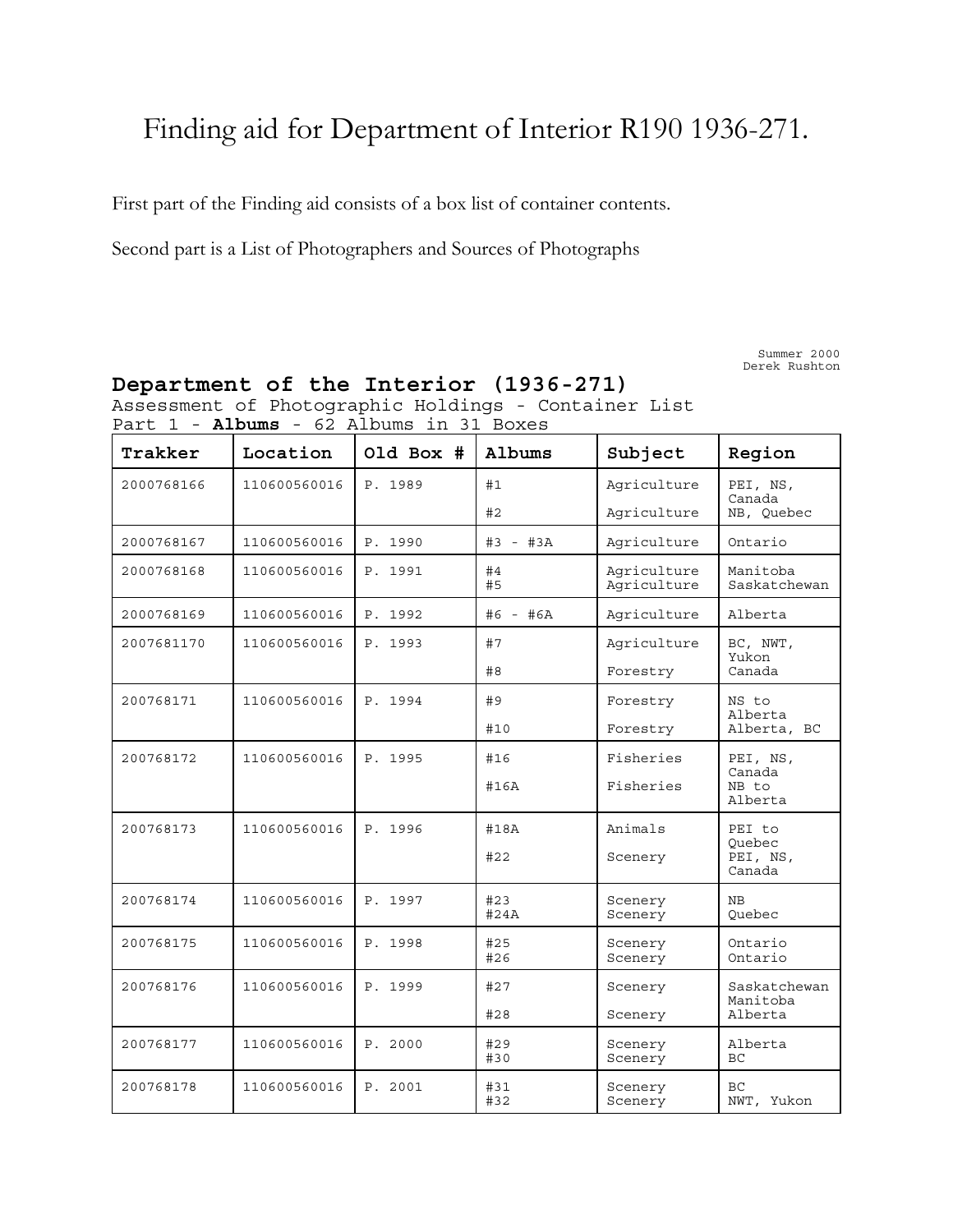| 200768179 | 110600560017 | P. 2002 | #33<br>#43                            | Scenery<br>Water Power                               | Prince<br>Albert Park<br>NS to<br>Ontario       |
|-----------|--------------|---------|---------------------------------------|------------------------------------------------------|-------------------------------------------------|
| 200768180 | 110600560017 | P. 2003 | #43A<br>#44                           | Water Power<br>Transport                             | Manitoba to<br>Yukon<br>Foreign,<br>PEI, Canada |
| 200768181 | 110600560017 | P. 2004 | #44A<br>#45                           | Transport<br>Transport                               |                                                 |
| 200768182 | 110600560017 | P. 2005 | #46<br>Transport<br>#46A<br>Transport |                                                      | Ontario<br>Ontario                              |
| 200768183 | 110600560017 | P. 2006 | #47<br>#47A                           | Transport<br>Transport                               | Manitoba,<br>Saskatchewan<br>Alberta            |
| 200768184 | 110600560017 | P. 2007 | #48<br>#56                            | Transport<br>Population                              | BC<br>NB, ON, AB,<br>Canada                     |
| 200768185 | 110600560017 | P. 2008 | #59<br>#60                            | Sports<br>Sports                                     | Ouebec<br>Ontario                               |
| 200768186 | 110600560017 | P. 2009 | #61<br>#62                            | Government<br>Government                             | Canada, PEI<br>to Quebec<br>Ontario             |
| 200768187 | 110600560017 | P. 2010 | #63<br>#64                            | Government<br>Cities &<br>Towns                      | Ontario to<br>Yukon<br>PEI, NS, NB              |
| 200768188 | 110600560017 | P. 2011 | #65<br>#66                            | Cities &<br>Towns<br>Cities &<br>Towns               | Quebec<br>Ontario                               |
| 200768189 | 110600560017 | P. 2012 | #67<br>#68                            | Cities &<br>Towns<br>Cities &<br>Towns               | Manitoba,<br>Saskatchewan<br>Alberta            |
| 200768190 | 110600560017 | P. 2013 | #69<br>#70                            | Cities &<br>Towns<br>Maps                            | BC, NWT,<br>Yukon<br>$\overline{\phantom{a}}$   |
| 200768191 | 110600560017 | P. 2014 | #71<br>#103                           | Charts etc.                                          | Ottawa                                          |
| 200768192 | 110600560017 | P. 2015 | #104<br>#105                          | $\overline{\phantom{a}}$<br>$\overline{\phantom{a}}$ | Ottawa<br>Ottawa                                |
| 200768193 | 110600560017 | P. 2016 | #106<br>#107                          | $\overline{\phantom{a}}$<br>$\overline{\phantom{a}}$ | Ottawa<br>Ottawa                                |
| 200768194 | 110600560013 | P. 2017 | #108<br>#108A                         | Air Views<br>Air Views                               | PEI, NS, NB,<br>Canada<br>Ouebec                |
| 200768195 | 110600560013 | P. 2018 | #109<br>#110                          | Air Views<br>Air Views                               | Ontario<br>Manitoba                             |
| 200768197 | 110600560013 | P. 2019 | #111<br>#112                          | Air Views<br>Air Views                               | Saskatchewan<br>Alberta<br>BC, NWT, USA         |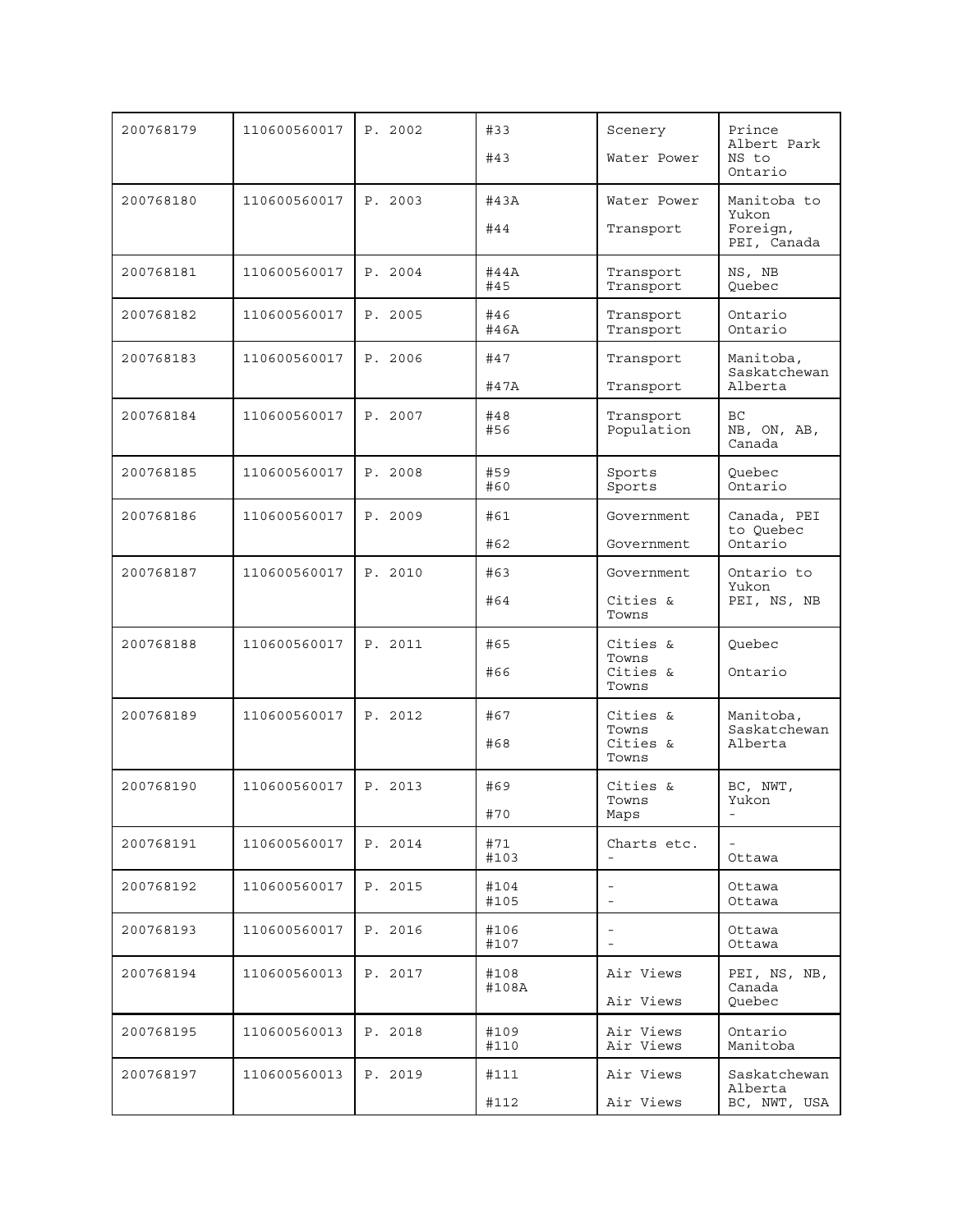# **Department of the Interior (1936-271)**

Assessment of Photographic Holdings

Part 2 - **Loose Prints** - Alpha-Numerical Series

- Miscellaneous Series

- Ottawa City Views

#### - **Mounted Prints from Disassembled Albums**

| Trakker    | Location     | Old Box # | Region                                              | Range                                                                                                                 |
|------------|--------------|-----------|-----------------------------------------------------|-----------------------------------------------------------------------------------------------------------------------|
| 2000768197 | 113300510007 | P. 2671   | Alberta                                             | $A-1-1-3$ to<br>$A - 1 - 10 - 59$                                                                                     |
| 2000822805 | 113300520001 | P. 2671.1 | Alberta                                             | A-1-11-4 to<br>$A - 5 - 6 - 2$                                                                                        |
| 2000768198 | 113300520001 | P. 2672   | Alberta                                             | $A-6-1-1 to$<br>$A - 21 - 2 - 42$                                                                                     |
| 2000768199 | 113300520001 | P. 2673   | Alberta &<br>ВC                                     | A-21-2-43 to<br>$A - 23 - 1 - 65$<br>$B-1-1-12$ to<br>$B - 4 - 5 - 13$                                                |
| 2000768200 | 113300520001 | P. 2674   | BC                                                  | $B - 5 - 1 - 1$ to<br>$B-19-6-4$                                                                                      |
| 2000768201 | 113300520002 | P. 2675   | BC<br>Canada                                        | $B-19-6-6$ to<br>$C - 13 - 1 - 49$                                                                                    |
| 2000768202 | 113300520002 | P. 2676   | Canada<br>Manitoba<br>New Brunswick                 | $C-13-1-52$ to<br>$C-23-1-2$<br>$M - 1 - 1 - 3$ to<br>$M-23-1-87$<br>$NB-1-1-1$ to<br>NB 2-1-15                       |
| 2000768203 | 113300520002 | P. 2677   | New Brunswick<br>Nova Scotia                        | $NB-2-1-6$ to<br>$NB-23-1-17$<br>$NS-1-1-1$ to<br>$NS - 13 - 1 - 3$                                                   |
| 2000768204 | 113300520002 | P. 2678   | Nova Scotia<br>North-West<br>Territories<br>Ontario | $NS-14-1-1$ to<br>$NS - 23 - 1 - 33$<br>$NT-1-1-2$ to<br>$NT - 23 - 1 - 27$<br>$0 - 1 - 1 - 2$ to<br>$0 - 5 - 5 - 15$ |
| 2000768205 | 113300520003 | P. 2679   | Ontario                                             | $0 - 5 - 5 - 16$ to<br>$0 - 12 - 6 - 47$                                                                              |
| 2000768206 | 113300520003 | P. 2680   | Ontario                                             | $0 - 12 - 6 - 51$ to<br>$0 - 20 - 1 - 68$                                                                             |
| 2000768207 | 11330052003  | P. 2681   | Ontario<br>Prince Edward<br>Island                  | $0 - 20 - 1 - 69$ to<br>$0 - 23 - 1 - 106$<br>$P-1-1-1$ to<br>$P - 8 - 6 - 5$                                         |
| 2000760209 | 11330052003  | P. 2682   | Prince Edward<br>Island<br>Ouebec                   | $P - 8 - 8 - 2$ to<br>$P-23-1-8$<br>$Q - 1 - 2 - 1$ to<br>$Q - 12 - 1 - 20$                                           |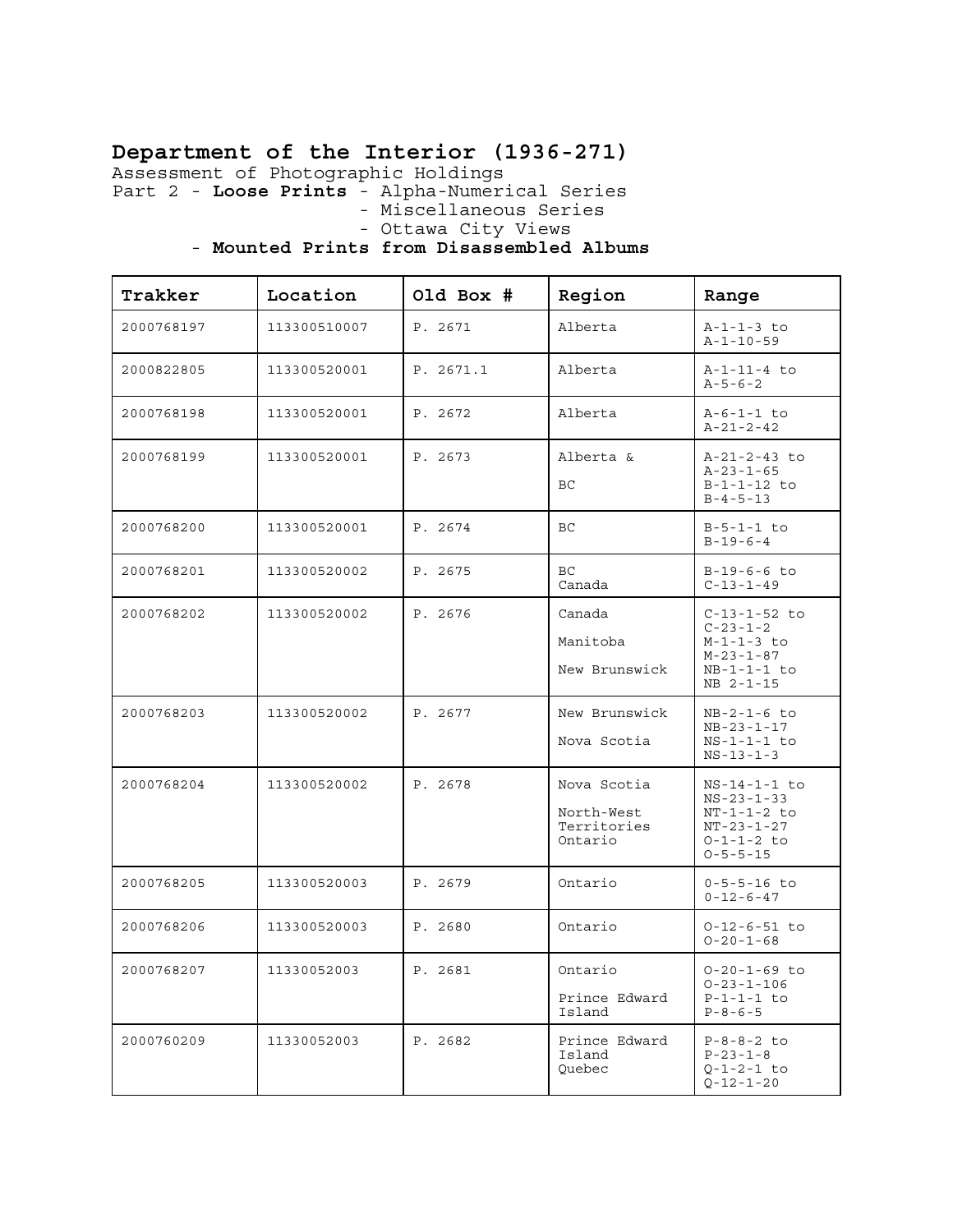| 2000768210 | 113300520004 | P. 2683 | Ouebec                | $0 - 12 - 1 - 21$ to<br>$0 - 23 - 1 - 83$                           |
|------------|--------------|---------|-----------------------|---------------------------------------------------------------------|
| 2000768211 | 113300520004 | P. 2684 | Saskatchewan<br>Yukon | $S-1-1-1$ to<br>$S - 23 - 1 - 17$<br>Y-1-5-1 to<br>$Y - 21 - 3 - 3$ |

| Trakker    | Location     | Old Box # | Subjects                                                                          | Region                                                        | Range                                                               |
|------------|--------------|-----------|-----------------------------------------------------------------------------------|---------------------------------------------------------------|---------------------------------------------------------------------|
| 2000768212 | 113300520004 | P. 2685   | Loose Prints<br>Ottawa City<br>Views                                              | Ontario                                                       | $1 - 440$                                                           |
| 2000768213 | 113300520005 | P. 2686   | Loose Prints<br>Ottawa City<br>Views<br>Misc. Series<br>- Regional                | Ontario<br>Alberta to<br>Yukon, other<br>countries:<br>France | $440 - 522$<br>$\overline{\phantom{a}}$<br>$\overline{\phantom{a}}$ |
| 2000768214 | 113300520005 | P. 2687   | Loose Prints<br>Misc. Series<br>- Subject                                         | organised by<br>subject                                       | $\sim$                                                              |
| 2000768215 | 113300520005 | P. 2688   | Mounted<br>Prints<br>Aboriginals<br>Churches<br>Wildlife<br>Education &<br>Sports | Various-<br>Canada                                            | Alpha-Numeric<br>Geographical<br>Series                             |
| 2000768216 | 113300520005 | P. 2689   | Mounted<br>Prints<br>Transport<br>Sports &<br>Recreation<br>Monuments             | Various-<br>Canada &<br>USA                                   | Alpha-Numeric<br>Geographical<br>Series                             |

# **Department of the Interior (1936-271)**

Assessment of Photographic Holdings

- Part 3 Safety Negs
- Interpositives

| 2000783463 | 113301260007 | P. 6278  | safety neg          | $NB - 2 - 1 - 1$ | PA-41651 |
|------------|--------------|----------|---------------------|------------------|----------|
| 2000857849 | 113301550006 | Int. 017 | inter-<br>positives |                  |          |

Container 2000857849 - **Interpositives**

| $A - 2 - 1 - 1$  | $P - 1 - 12 - 2$  |
|------------------|-------------------|
| $A - 8 - 1 - 49$ | $P - 1 - 12 - 3$  |
| $A - 2 - 1 - 2$  | $P - 1 - 12 - 34$ |
| $A - 8 - 2 - 97$ | $P - 1 - 13 - 1$  |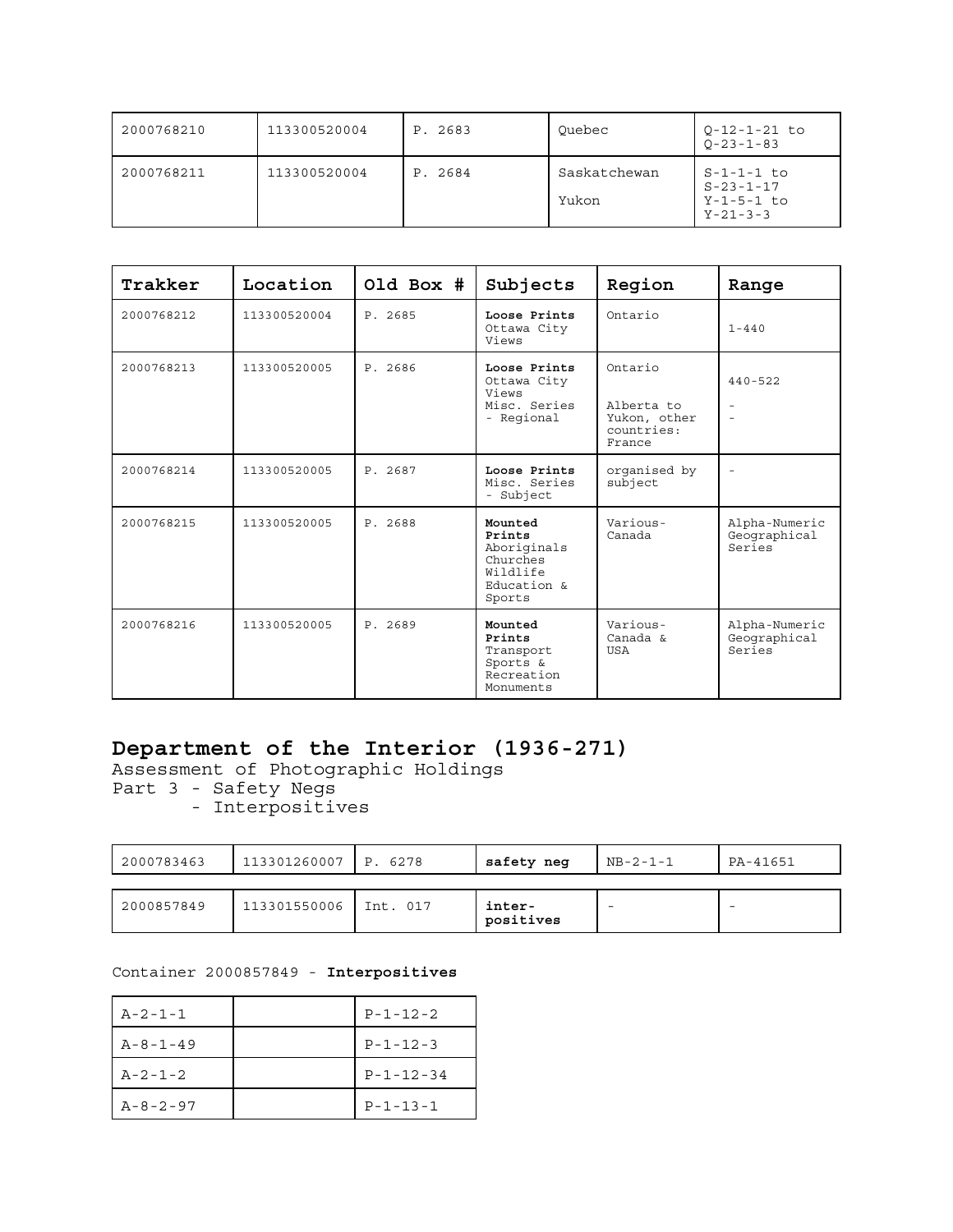| $A - 12 - 6 - 3$  | $P - 1 - 13 - 3$  |
|-------------------|-------------------|
| $A - 23 - 1 - 1$  | $P - 4 - 1 - 8$   |
| $A - 23 - 1 - 28$ | $P - 4 - 1 - 9$   |
| $A - 23 - 1 - 32$ | $P - 5 - 3 - 1$   |
|                   | $P - 5 - 5 - 2$   |
| $NB - 1 - 7 - 3$  | $P - 5 - 5 - 7$   |
| $NB - 1 - 5 - 3$  | $P - 5 - 5 - 8$   |
| $NB - 1 - 7 - 14$ | $P - 5 - 5 - 20$  |
|                   | $P - 5 - 5 - 21$  |
| $P - 1 - 5 - 2$   | $P - 5 - 5 - 21A$ |
| $P - 1 - 5 - 3$   |                   |
| $P - 1 - 5 - 5$   |                   |
| $P - 1 - 7 - 2$   |                   |
| $P - 1 - 7 - 5$   |                   |
| $P - 1 - 7 - 6$   |                   |
| $P - 1 - 9 - 1$   |                   |
| $P - 1 - 10 - 1$  |                   |
| $P - 1 - 11 - 6$  |                   |
| $P - 1 - 11 - 7$  |                   |
| $P - 1 - 11 - 8$  |                   |
| $P - 1 - 12 - 1$  |                   |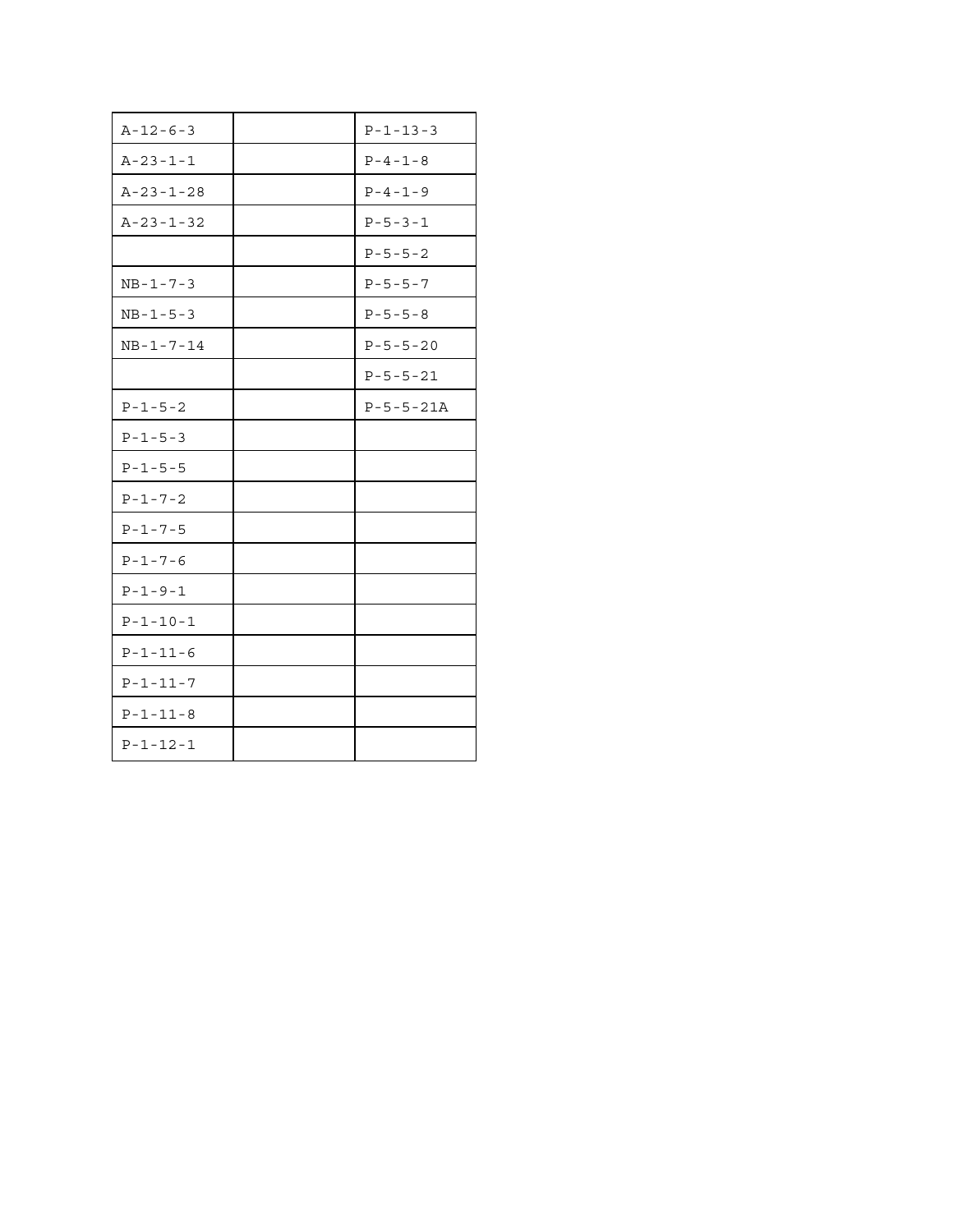# **Department of the Interior (1936-271)**

Numerical Breakdown of Sub-series Records

| Series       | Prints in<br>Albums | Mounted<br>Prints        | Loose<br>Prints          | Inter-<br>positives      | Negatives                | Duplicates               |
|--------------|---------------------|--------------------------|--------------------------|--------------------------|--------------------------|--------------------------|
| A            | 806                 | 97                       | 1885                     | 35                       | 871                      | 3076                     |
| в            | 753                 | 24                       | 1686                     | 22                       | 845                      | 3215                     |
| $\mathbf C$  | 427                 | 143                      | 1016                     | $\overline{4}$           | 707                      | 1462                     |
| М            | 378                 | 17                       | 802                      | 28                       | 374                      | 1649                     |
| NB           | 481                 | 57                       | 990                      | 2                        | 503                      | 1534                     |
| NS           | 446                 | 37                       | 900                      | 8                        | 421                      | 1977                     |
| <b>NWT</b>   | 118                 | 87                       | 651                      | 26                       | 293                      | 1025                     |
| $\circ$      | 1370                | 96                       | 3090                     | 50                       | 1467                     | 5168                     |
| <b>PEI</b>   | 153                 | 19                       | 313                      | 6                        | 175                      | 1396                     |
| Q            | 627                 | 41                       | 1505                     | 49                       | 693                      | 2299                     |
| s            | 320                 | 57                       | 731                      | $\,8\,$                  | 369                      | 1228                     |
| Y            | 68                  | 25                       | 215                      | $\overline{\phantom{a}}$ | 125                      | 438                      |
| AL           | 3                   | 3                        | $\overline{\phantom{a}}$ | $\overline{\phantom{a}}$ | $\overline{\phantom{a}}$ | $\overline{\phantom{a}}$ |
| $\mathbf F$  | 8                   | $\equiv$                 | $\overline{\phantom{a}}$ | $\overline{\phantom{a}}$ | $\overline{\phantom{a}}$ | $\overline{\phantom{a}}$ |
| US           | 2                   | 8                        | $\overline{\phantom{a}}$ | $\overline{\phantom{a}}$ | $\equiv$                 | $\overline{\phantom{a}}$ |
| PL           | 33                  | $\overline{\phantom{a}}$ | $\sim$                   | $\overline{\phantom{a}}$ | $\overline{\phantom{a}}$ | $\overline{\phantom{a}}$ |
| OТ           | 477                 | $\overline{\phantom{a}}$ | 593                      | $\overline{\phantom{a}}$ | 289                      | 876                      |
| INT          | 92                  | 28                       | 2119                     | 30                       | 641                      | 1102                     |
| <b>TOTAL</b> | 6562                | 739                      | 16496                    | 268                      | 7773                     | 26445                    |

**Grand Total** 58283 photographs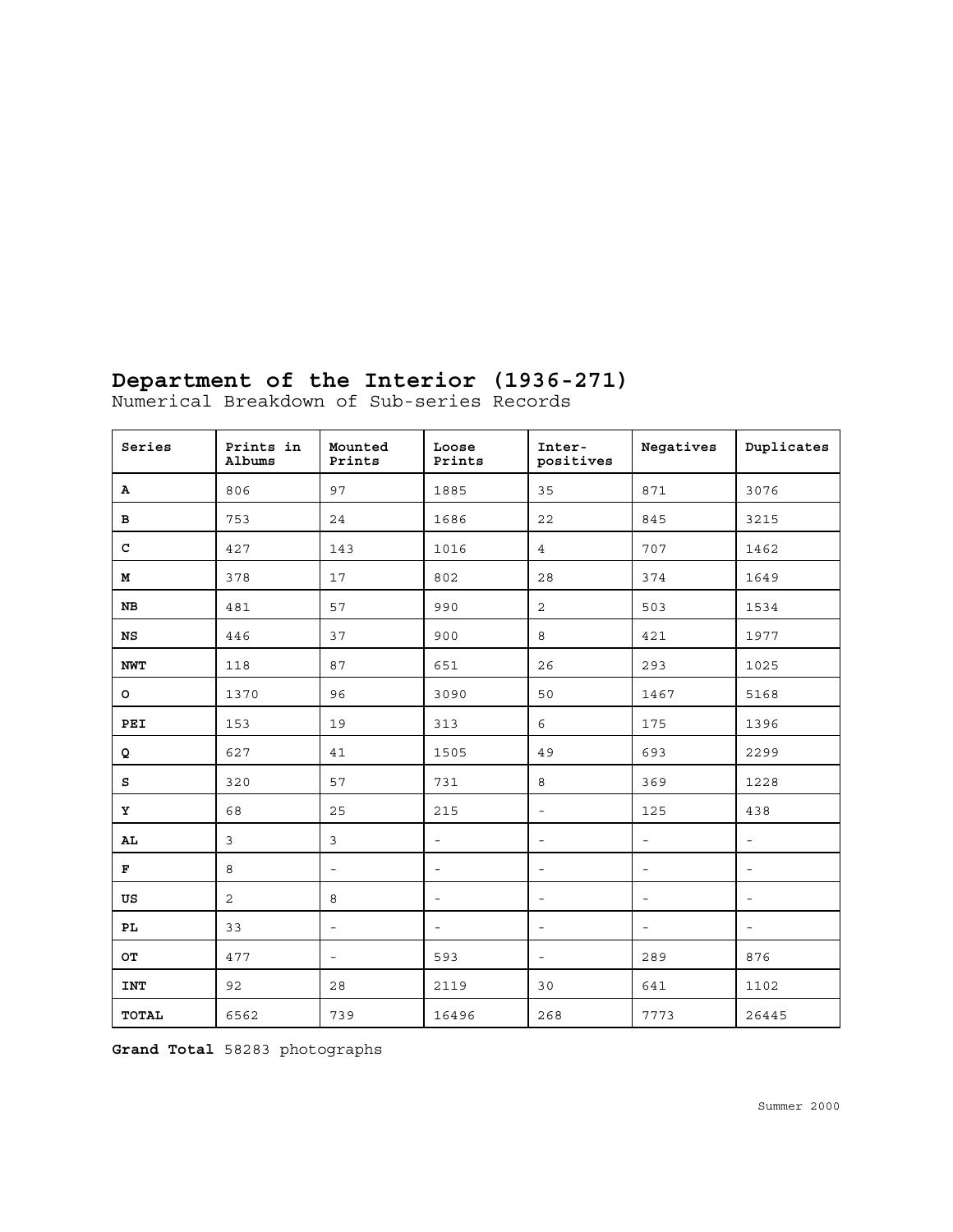# List of Photographers and Sources of Photographs **Department of the Interior (1936-271)**

## **Alberta**

*A-1 Series - Agriculture* CPR (1928) W.J. Kerr (1927) W.D. Albright (1927) McDermid Studios, Edmonton Central Experimental Farm, Ottawa *A-2 Series - Forestry* Forestry Branch Negatives Experimental Farm, Ft. Vermillion, Alberta W.D. Albright *A-3 Series - David Brown Collection* - Mining Harry Pollard, Calgary McDermid Studio GSC *A-4 Series - Fisheries* no sources or photographers indicated *A-5 Series - Wildlife* Canadian National Parks CPR *A-6 Series - Birds* CPR J.A. Weiss, Jasper, Alberta Mr. Bridgeland *A-7 Series - Horticulture* no sources or photographers indicated *A-8 Series - Scenery* GSC CPR H.N. Topley CNR *A-9 Series - Trade*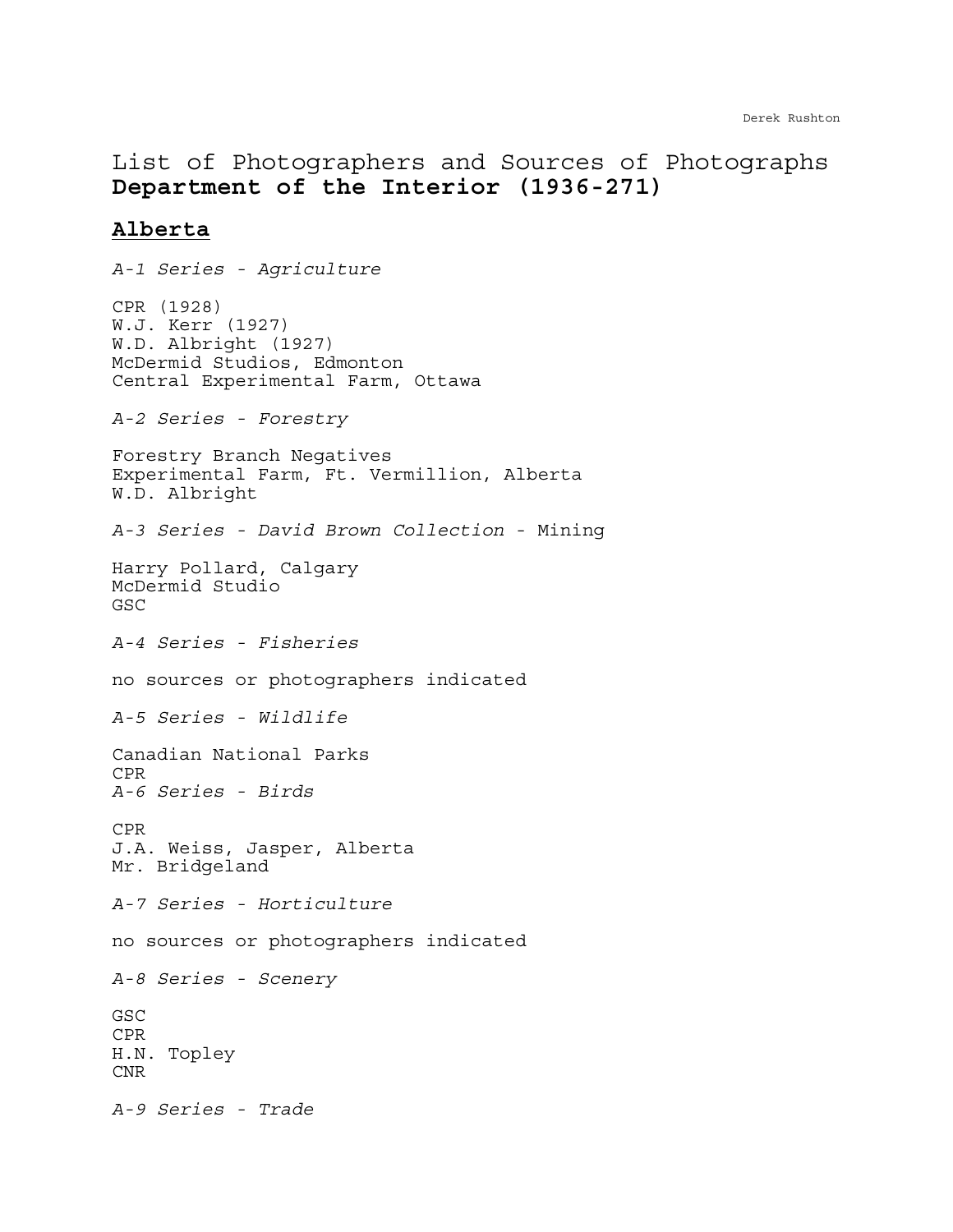no sources or photographers indicated *A-11 Series - Water Power* W.J. Oliver of Calgary CPR Calgary Power Company *A-12 Series - Transport* Topley Survey Department of Immigration CNR CPR GSC Dominion Parks Branch Mines Branch Mr. Bridgeland Floyd Owen F.H. Kitto, Surveyor for the Department of the Interior *A-13 Series - Aboriginals* CPR *A-14 Series - Schools/Education* no sources or photographers indicated *A-15 Series - Churches* GSC *A-16 Series - Monuments* W.J. Oliver of Calgary *A-17 Series - Immigration* no sources or photographers indicated *A-18 Series - Geology/Topography* Department of Mines GSC W.D. Albright *A-19 Series - Recreation* CNR CPR *A-20 Series - Government*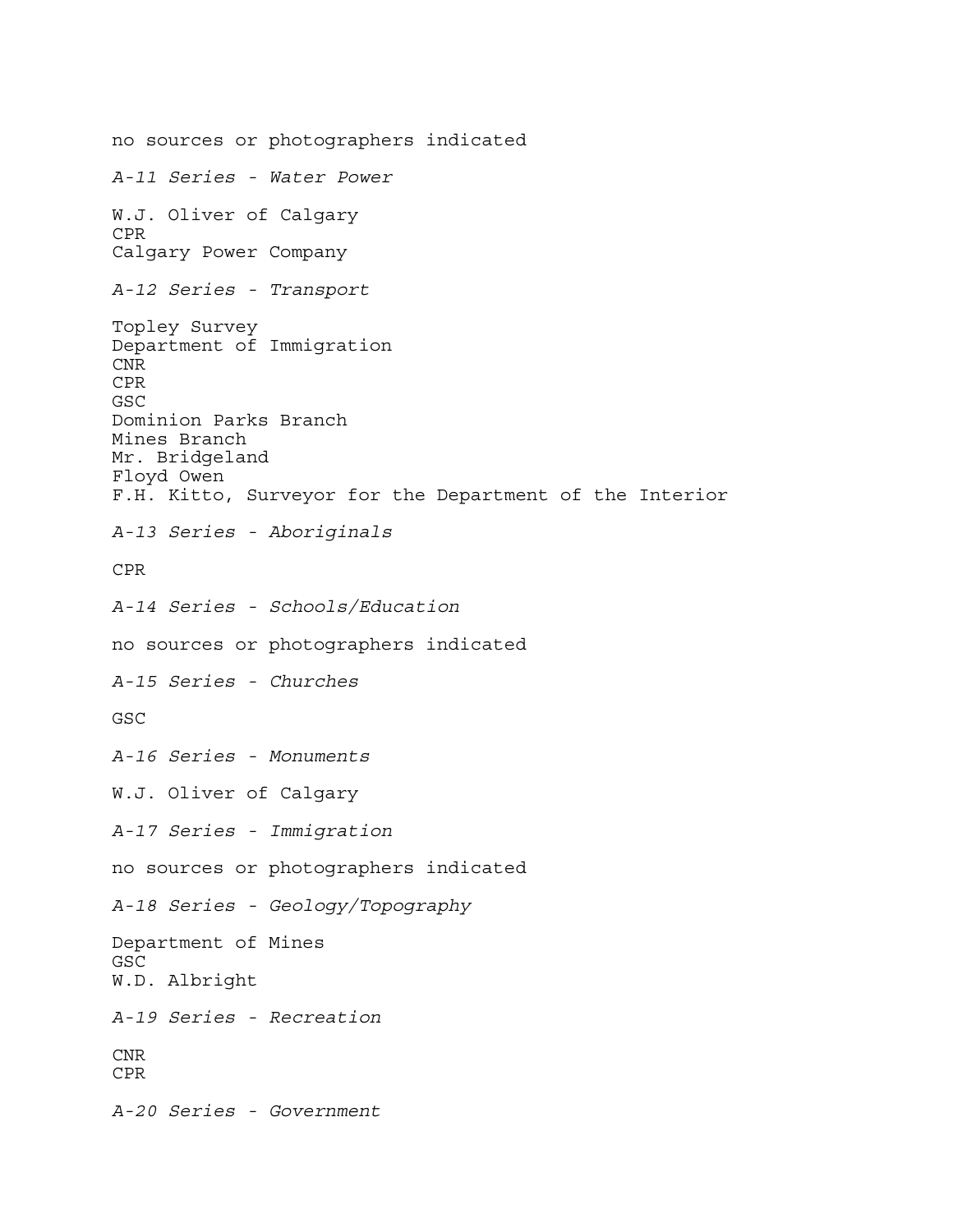Motion Picture Bureau Department of Trade and Commerce

*A-22 Series - Maps and Charts* 

*A-23 Series - Air Views*

RCAF

## **British Columbia**

*B-1 Series - Agriculture* Department of Immigration and Colonization International Harvester Co. of Canada Penticton Board of Trade Central Experimental Farm, Ottawa Dominion Experimental Farm, Summerland, BC Leonard Frank, Cleveland (1926 - TravelTalks) H.N. Topley John Woodruff J.N. Gellatty/D. Gellatty St. Nihal Singh *B-2 Series - Forestry* Forestry Branch negatives CNR Kamloops District Board H.N. Topley W.J. Kerr Dr. Voorkin J. Howard A. Chapman, Commercial Photographer, Victoria *B-4 Series - Fisheries* Department of Immigration and Colonization Canadian Government Motion Picture Bureau CPR *B-5 Series - Wildlife* National Parks Board of Canada S.J. Hayward, Montreal Kilroy Harris M. Muyller *B-6 Series - Birds* J.E. Ashton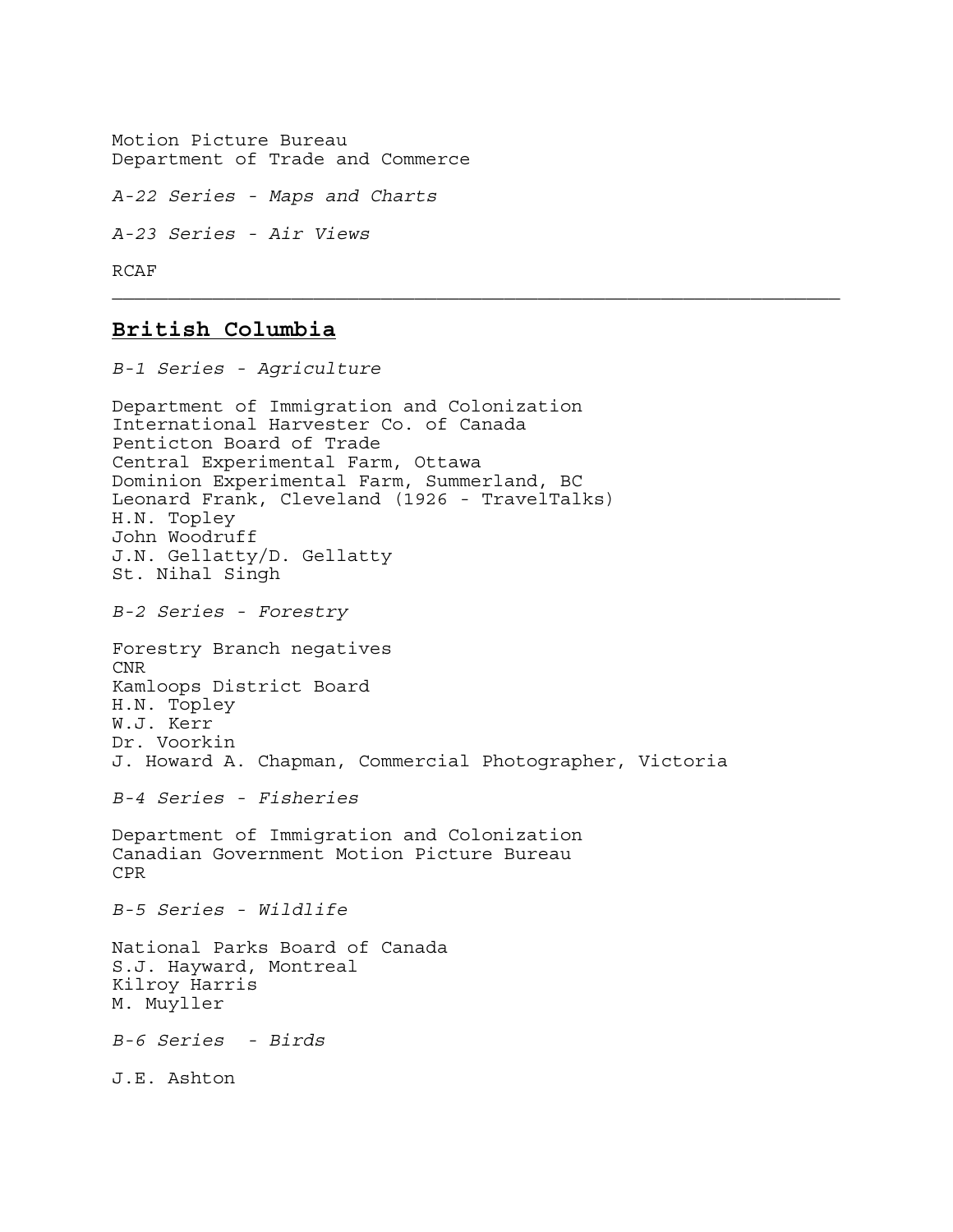*B-7 Series - Horticulture* No sources or photographers indicated *B-8 Series - Scenery* National Parks Board of Canada GSC CPR CNR Penticton Board of Trade Madge Macbeth W.J. Kerr Mr. Bridgeland Mr. Hewitt S.J. Hayward, Montreal J.E. Ashton Leonard Frank of Cleveland, Ohio (TRAVEL TALKS Co.) RH Truman and Company, Vancouver *B-11 Series - Water Power* CPR British Columbia Electric Company RJ Hughes of Trail, BC *B-12 Series - Transport* Department of Trade and Commerce CNR CPR Post Office Department, Ottawa Public Board of Trade Stride Studios, New Westminster, British Columbia Leonard Frank W.J. Kerr W.D. Albright J. Howard A. Chapman, Victoria S.J. Hayward, Montreal Kilroy Harris (1926) - from Cleveland Ohio -TRAVELTALKS promotions of Canada *B-13 Series - Aboriginals* CPR CNR Frank Ebutt *B-14 Series - Schools* S.J. Hayward, Montreal *B-15 Series - Churches*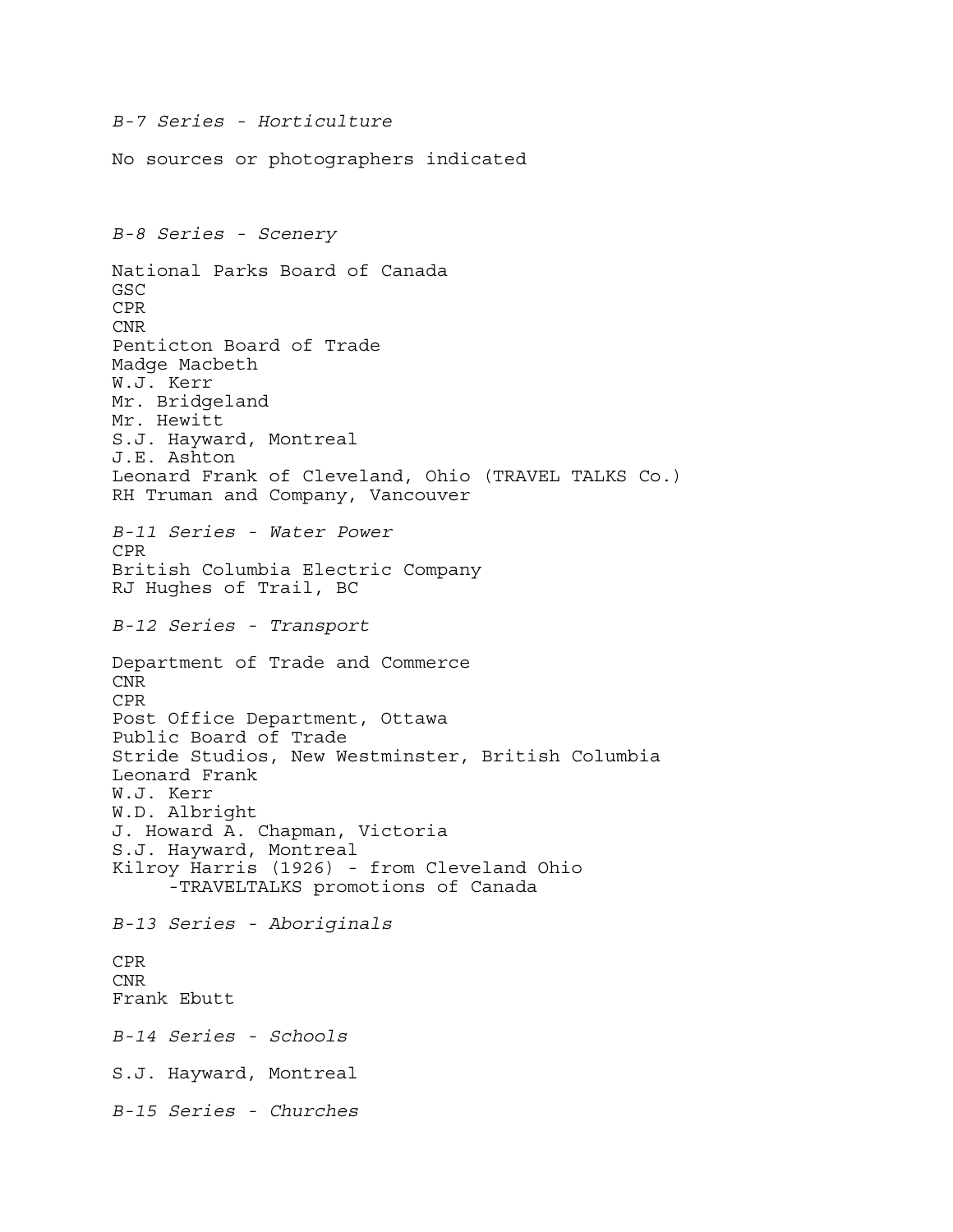no sources or photographers indicated *B-16 Series - Monuments* no sources or photographers indicated *B-19 Sports and Leisure* W.J. Kerr Kilroy Harris Sr. Nihal Singh S.J. Hayward, Montreal W.P. Miller John Woodruff Series (700W) *B-20 Government - Buildings* no sources indicated *B-21 Cities and Towns* CNR Hudson's Bay Co. David Spencers Department Store, Vancouver Ltd. Powell River Co. Fred James, Victoria - Department of Immigration and Colonization Leonard Frank Mr. Jones, Tidal Survey Mr. Cavers St. Nihal Singh *B-23 Air Views*

RCAF, 1928 Western Canada Airways Pacific Airways

## **Canada**

*C-1 Agriculture*

International Harvester Co. Of Canada Central Experimental Farm, Ottawa RCAF Dr. Jones

*C-2 Forestry*

Forestry Service-Branch Photographs of Canadian tree specimens and leaves

*C-4 - Fisheries*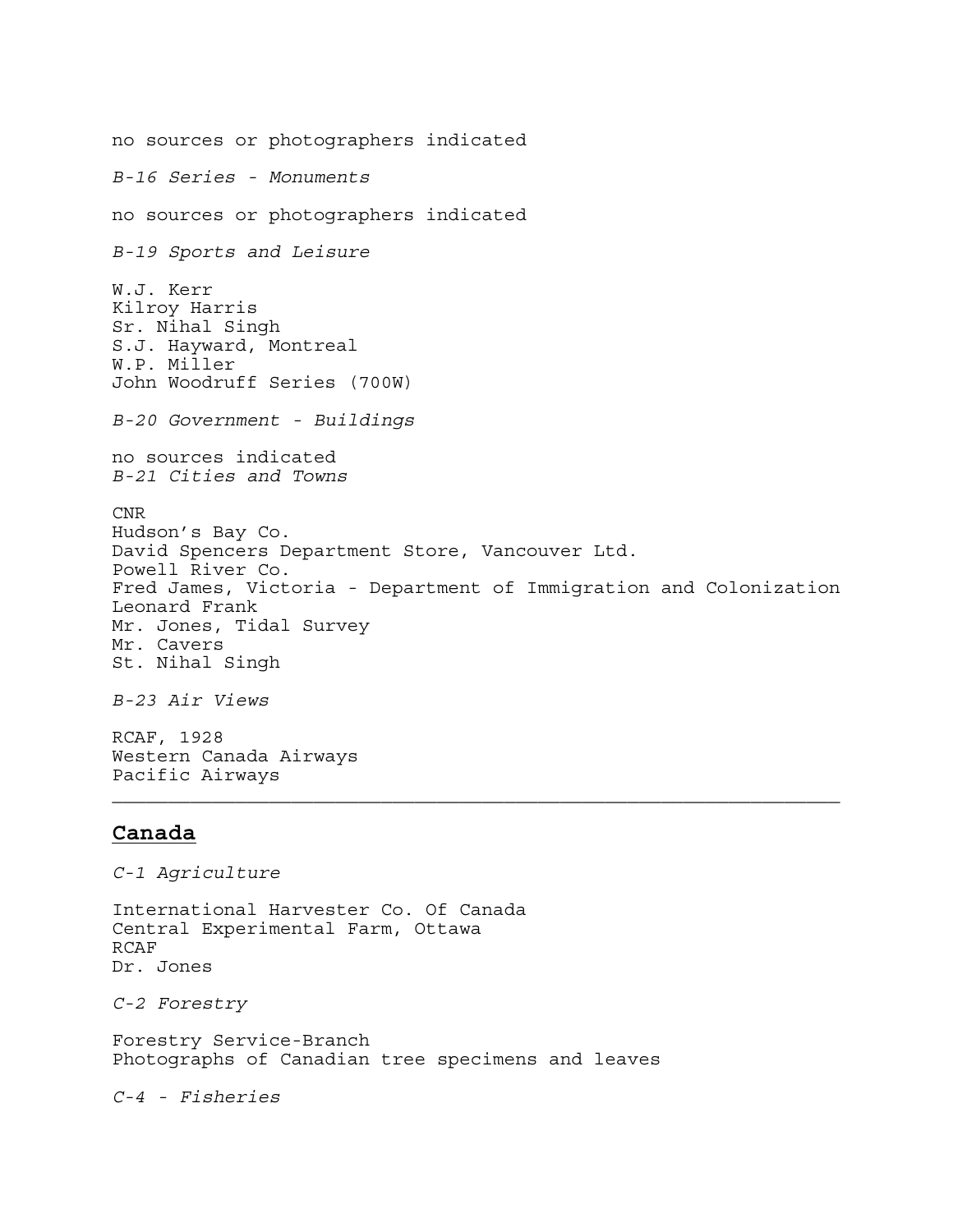no sources indicated only one photograph of a tuna fish *C-5 Wildlife*  GSC CPR Canadian Government Motion Picture Bureau of Canada National Parks Bureau New York State Museum, Albany, New York National Geographic Society "Fur Trade Review," New York Fred Sterling, Lake Placid, New York Mr. Brown *C-6 Birds* GSC Mr. Bridgeland Fred L. Roy Studio, Peterborough, Ontario *C-8 Scenery* no sources indicated photographic reproductions of Canadian scenes including Winnipeg, 1872 and Ottawa 1867. *C-11 Water Power* John Murphy photos of hydro electric plants, machinery and technology *C-12 Transport* Canadian Parks Branch Mine Branch CPR CNR Canadian Steamship Lines -passenger, cargo service -construction -postcards *C-13 Aboriginals* Canadian National Parks Harry Pollard, Calgary Bishop Dewdney, NWT -Sarcee, Blackfoot, Cree, Ojibwa, Inuit -range of people, traditions, objects *C-14- Education* photo of NRI publications for distribution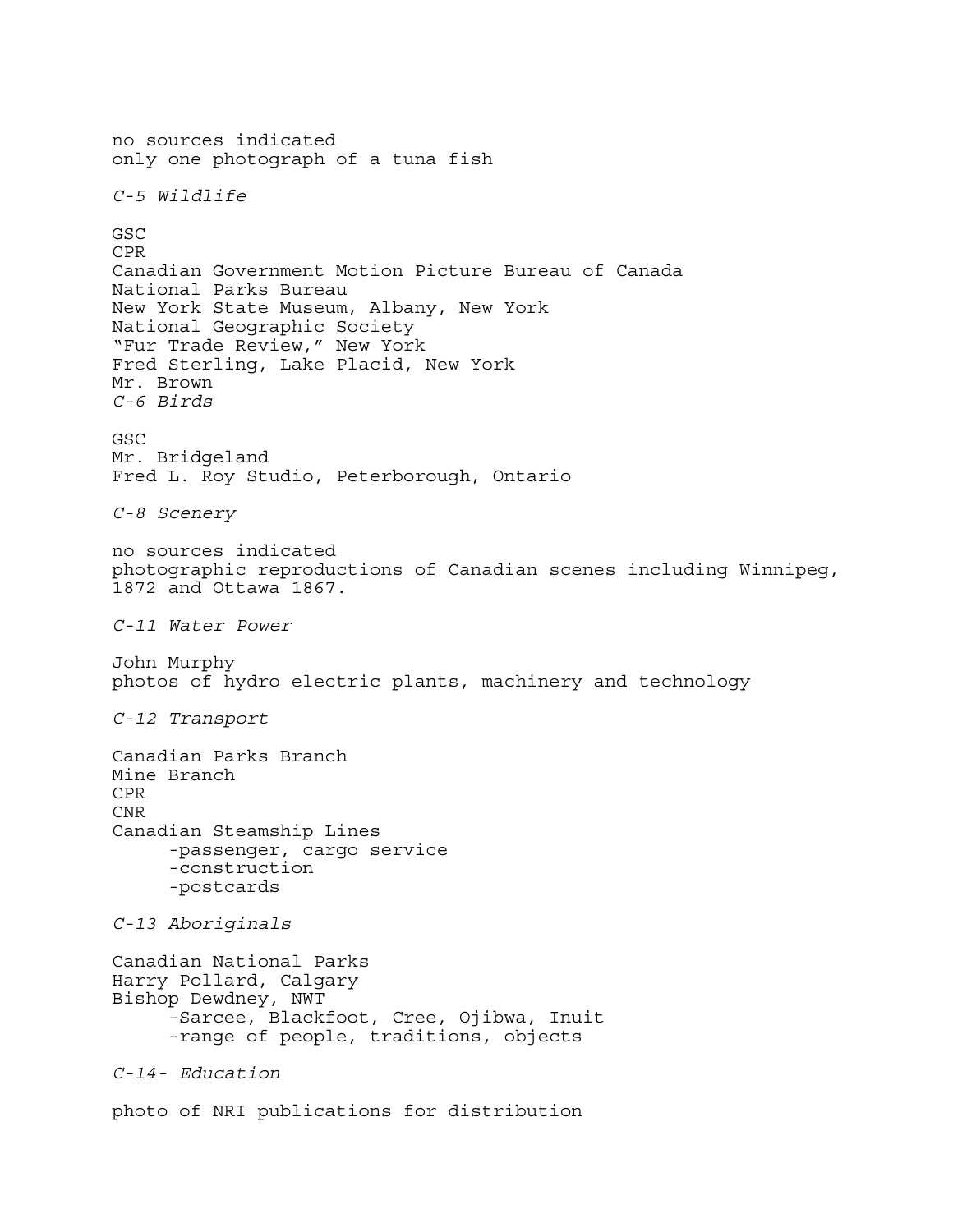photo of postcards documenting Canadian tourist areas *C-16 - Monuments and Officials* photos documenting diplomatics in Canada politicians and Royal visits to Canada *C-17 - Immigration* one photograph documenting the arrival of immigrants to Canada Topley? Woodruff? *C-18 - Geology and Topographical Views* one photograph documenting rock formations *C-19 - Recreation*  photos documenting National sports and pass times photos of Canadian skating champions etc. *C-20 - Government* photos documenting RCMP training, activities and inspection by Sutton, photographer *C-21 - Cities and Towns* photographs of NWT & Sable Island by Bishop Dewdney (1929) *C-23 Air Views*

RCAF

#### **Manitoba**

M-1 Agriculture

International Harvester Co. of Canada National Parks Board Canadian National Railway Dept. Of Immigration and Colonization Experimental Farm Ottawa Manitoba Agriculture College Minns Studio, Morden, Manitoba Woodruff Series Nihal Singh

*M-2 Forestry*

Dept. of Immigration and Colonization Experimental Farm, Brandon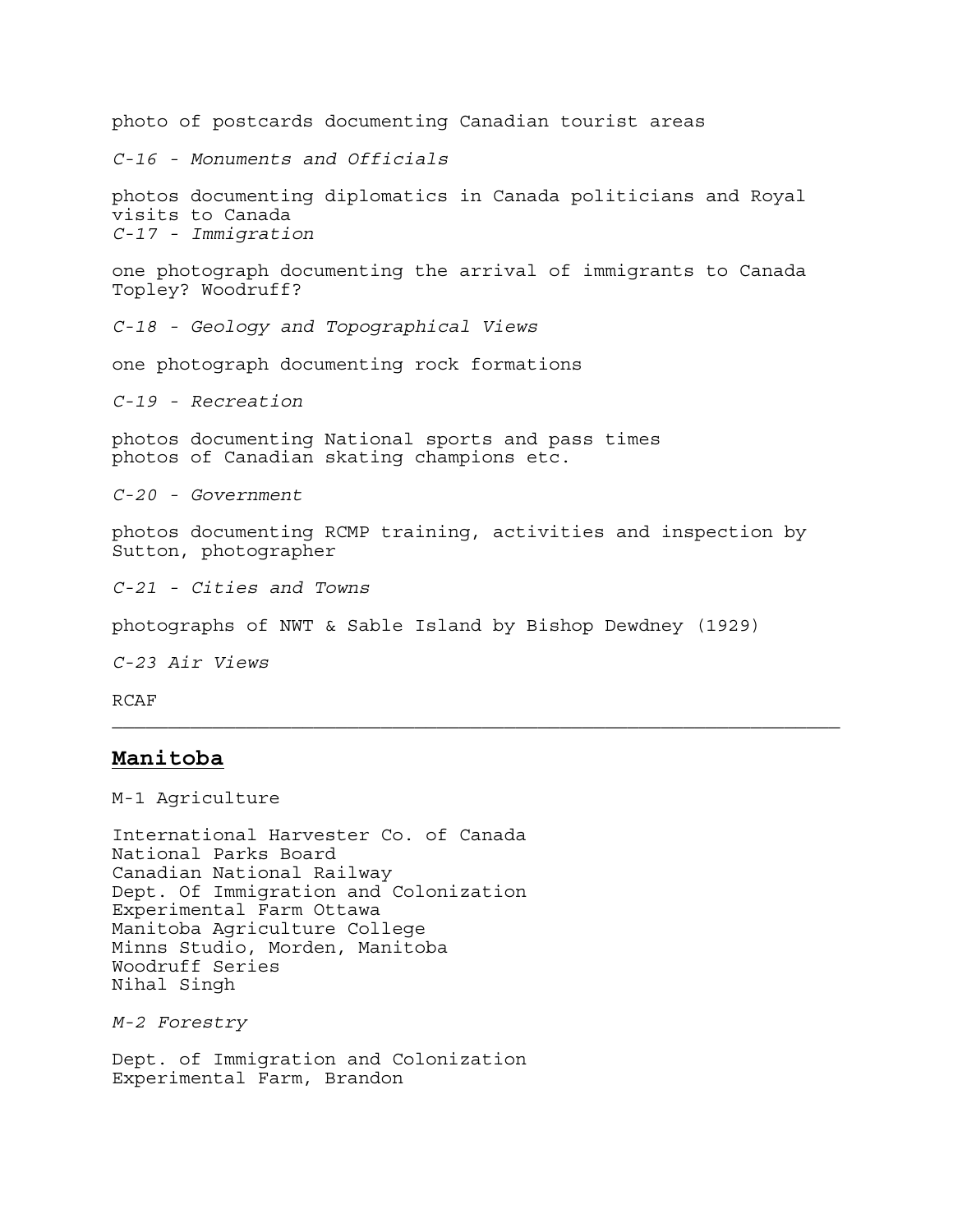*M-3 Mining* One photograph of mining camp in Flin Flon *M-4 Fisheries* photos of fishing in Northern Manitoba, Churchill, Flin Flon Fish hatcheries in Southern Manitoba *M-5 Wildlife* photos by the Manitoba Agriculture College, Winnipeg *M-6 Birds* Pharmigan, The Pas, MB *M-8 Scenery* Manitoba Agriculture College Dominion Water Power Branch Mr. Flexman Bishop Dewdney National Parks Branch Dept. of Railways and Canals H.H. Allen of Souris Manitoba *M-11 Water Power* photos by Winnipeg Hydro Electric Co. no other sources are indicated *M-12 Transport*  CPR CNR Dept. Of Railways and Canals National Parks Manitoba Agriculture College W.J. Kerr Flexman -air, water, land, rail, bridges & development *M-13 Aboriginals*  Indian pow-wow at the 250th anniversary of the Hudson's Bay Co., at Winnipeg photos or Northern Manitoba Aboriginals no sources indicated *M-14 Education* photos of educational buildings and institutions primarily in Winnipeg-rural schools as well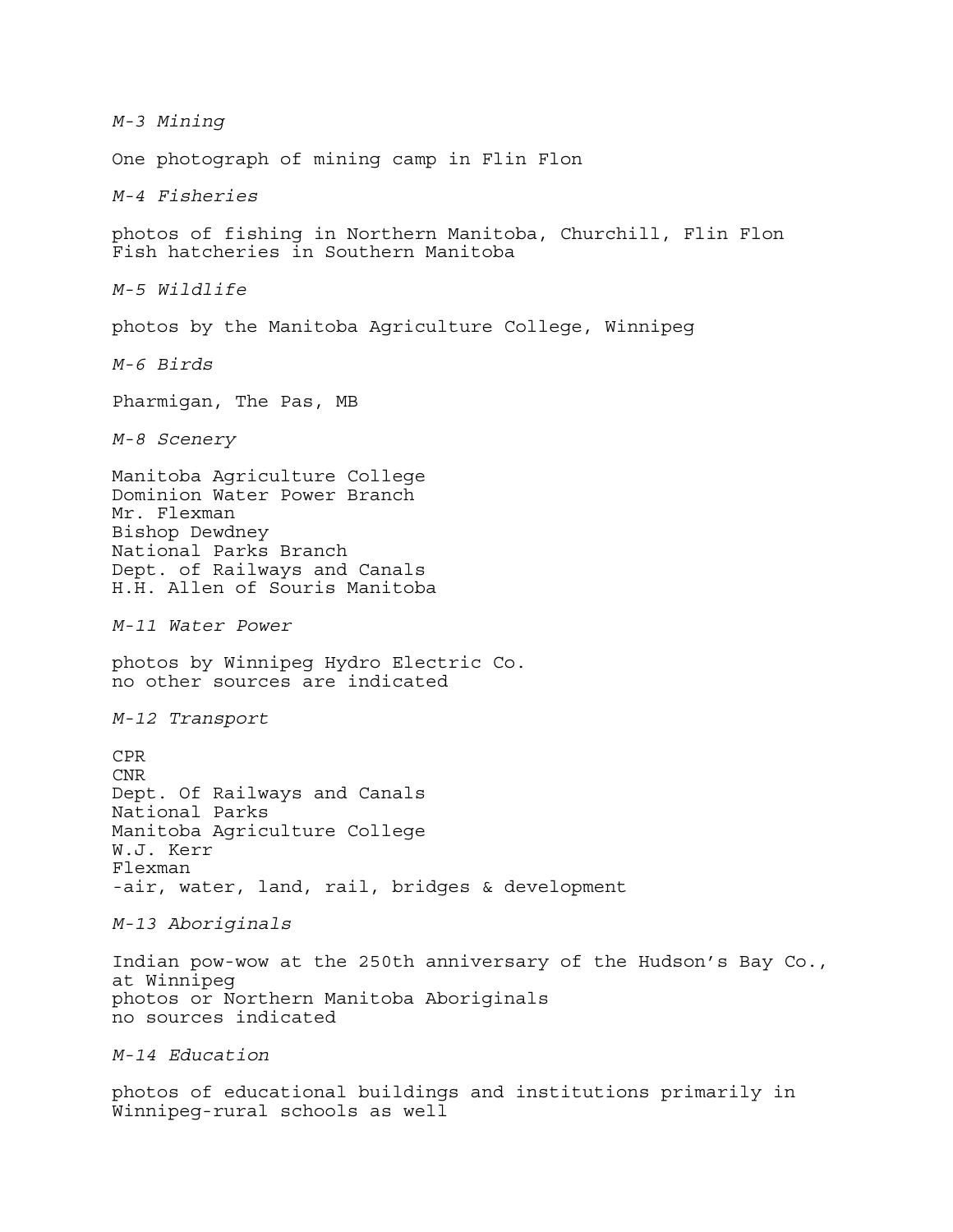no sources indicated *M-15 Churches* photos of churches in both urban and rural areas of Manitoba photo by Morrish Studio of Neepawa, MB other sources not indicated *M-16 Monuments*  on photograph of the Cartier monument in front of the Manitoba Legislature - with Miss Cartier in Foreground. Photo by S.J. Hayward of Montreal *M-19 Recreation*  photos of fishing, dog sledding and golf no sources are indicated *M-20 Government* photos of government buildings primarily in Winnipeg CNR CPR *M-21 Cities and Towns* Winnipeg Board of Trade Hudson's Bay Co. CPR CNR Flexman Dewdney -Winnipeg street scenes - facilities -Churchill, Brandon , The Pas *M-23 - Air Views* Air Board, 1925 RCAF, Aerial Survey, 1927-1928 **New Brunswick** *NB-1 Agriculture*

Bureau of Provincial Information and Tourist Travel National Parks Branch CNR CPR Mr. Mallory H.N. Topley series incorporated *NB-2 Forestry* CPR - 1928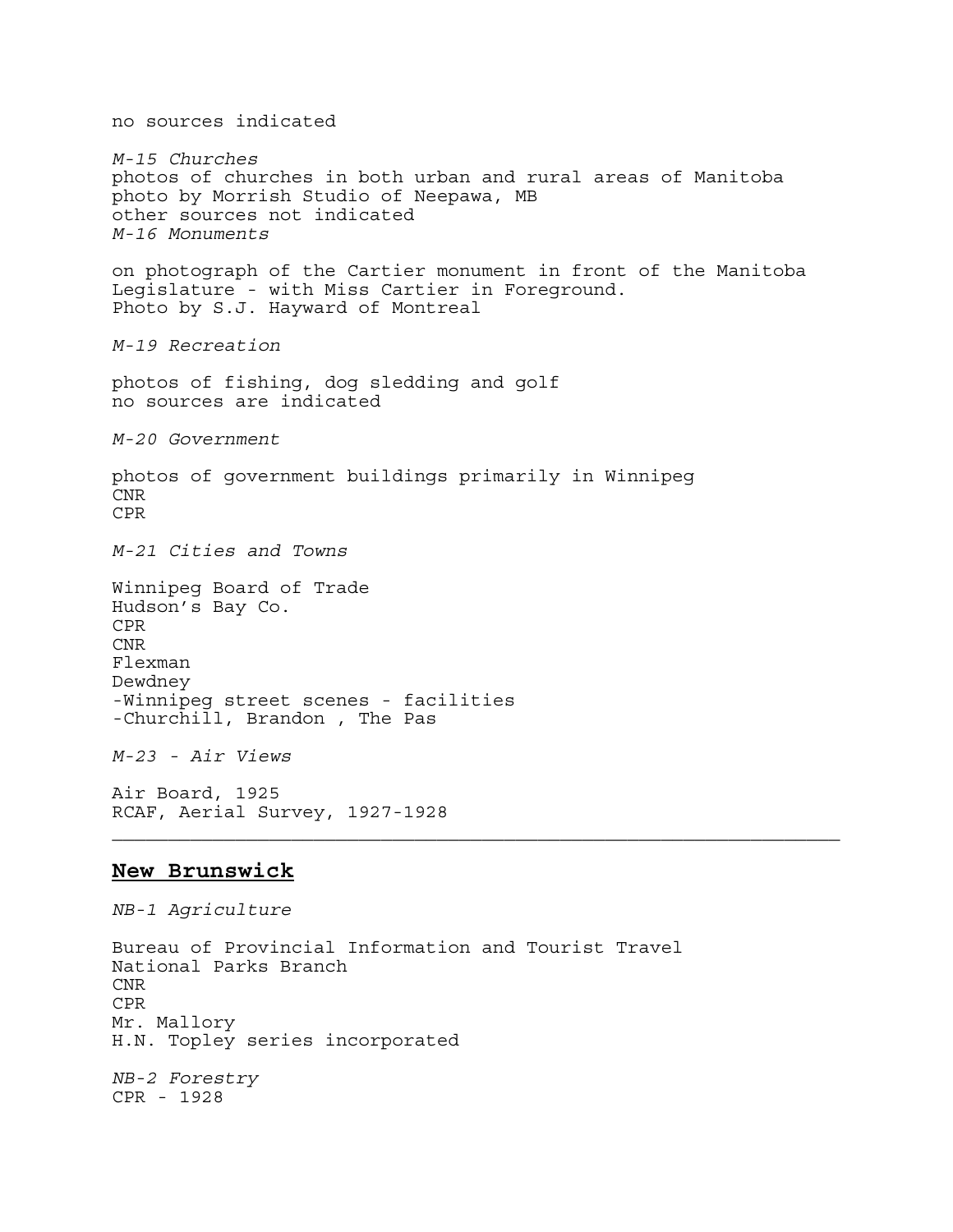-forestry reserves and lumber production *NB-4 Fisheries* Department of Trade and Commerce Canadian Government Motion Picture Bureau H.W. Jones, Tidal Survey CNR (1924) CPR F.H. Kitts Florence A.D. Litt *NB-5 Wildlife* CNR(1924) International Fox Farms Moose and Dear *NB-6 Birds* H.W. Jones, Tidal Survey photos of young seagulls *NB-8 Scenery* John Woodruff Series New Brunswick Tourist Association H.W.B. Smith H.W. Jones, Tidal Survey CNR CPR F.H. Kitts (1928) Florence A.D. Litt *N-11 Water Power* New Brunswick Power Comission International Paper Co. *N-12 Transportation* John Woodruff Series Isaac Erb and Son CNR CPR H.W. Jones, Tidal Survey *NB-13 Aboriginals* Victoria Museum -Malecite Indians & MicMac Indians *NB-14 Schools*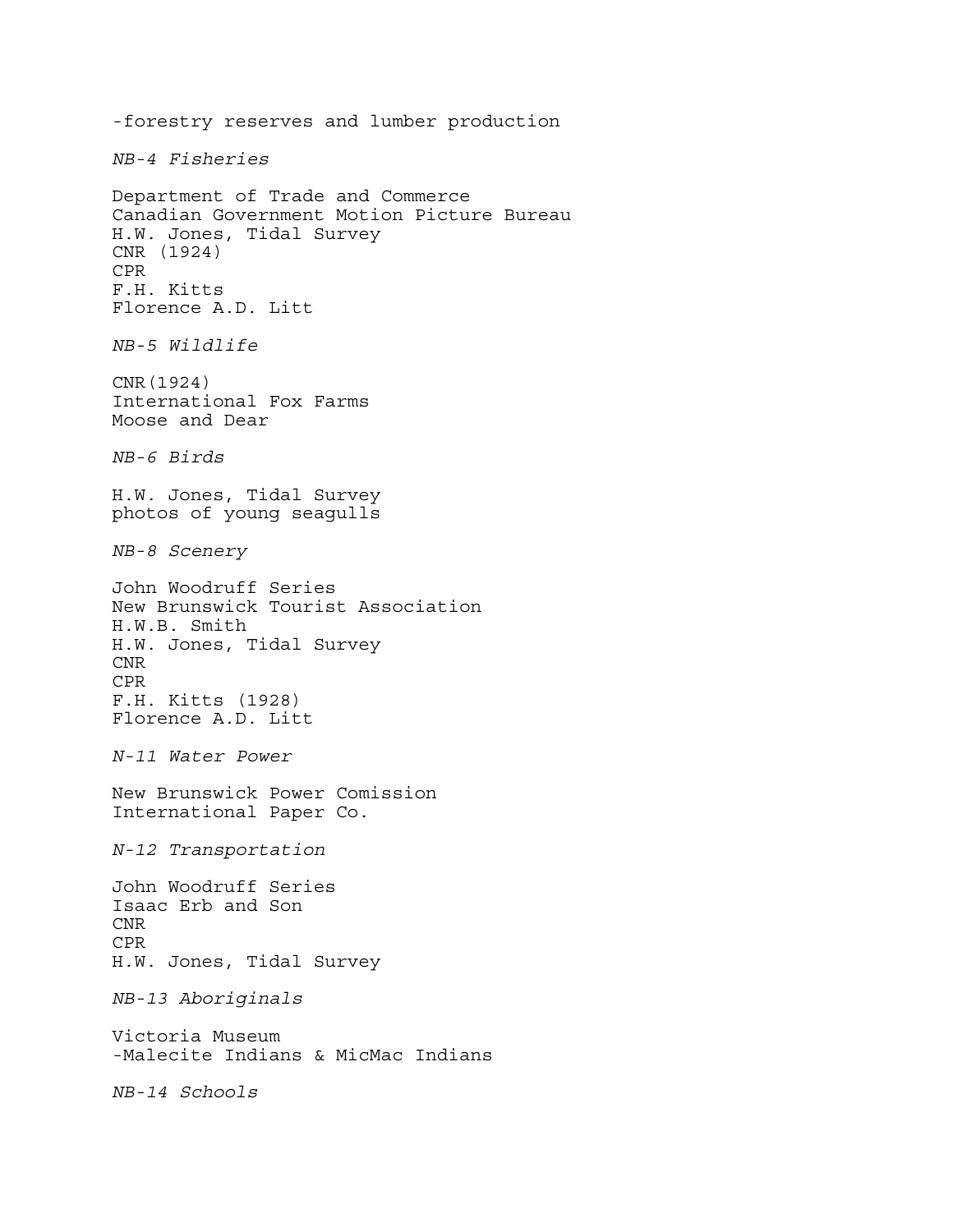Beck, 1925 John Woodruff Series *NB-15 Churches* John Woodruff Series *NB-16 Monuments* Woodruff Series H.W. Jones, Tidal Survey *NB-17 Immigration* Isaac Erb & Son -photographs of immigration *NB-19 Recreation* Florence A.D. Litt R. Allen Stoneridge CNR (1927) Canadian Government Motion Picture Bureau F.H. Kitto Tobin (1925) *NB-20 Parliament* John Woodruff Series CNR *NB-21 Cities and Towns* John Woodruff Series H.W. Jones, Tidal Survey CPR CNR Canadian Government Motion Picture Bureau *NB-23*  Royal Canadian Air Force

### **Nova Scotia**

*NS-1 Agriculture*

CPR (1928) John Woodruff Series Central Experimental Farm, Ottawa

*NS-2 Forestry*

CPR (1928)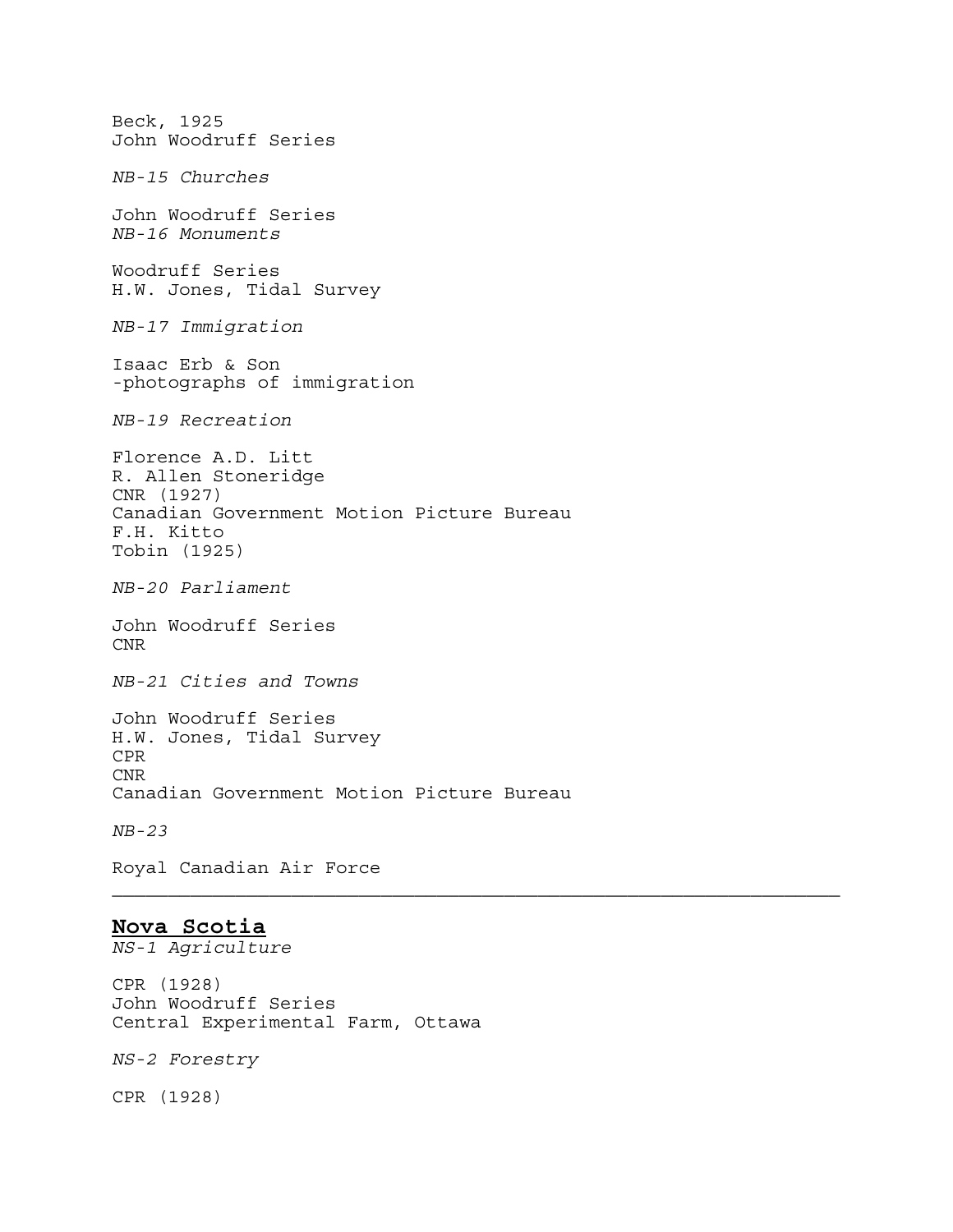*NS-3 Mining* Collier Dominion Coal Co., Glace Bay, Nova Scotia -trolley locamotives used for hauling coal on main levels *NS-4 Fisheries* T&C, NY Department of Trade and Commerce CPR CNR H.W. Jones -processing, production, and reserves *NS-5 Wildlife*  no sources or photographers noted -photos of muskrats and beavers *NS-6 Birds*  no sources or photographers noted -photos of partridges and gulss *NS-7 Flowers*  one photographs of a field of daisies in bloom *NS-8 Scenery*  Mr. McNutt CNR CPR Yates 1925 H.W. Jones John Woodruff Series GSC Col. Caughtley, M.P. Beck !925 *NS-9 Trade and Commerce* photos of British Empire Steel Corp., Sydney, Nova Scotia and barrels of apples for shipment to GB John Woodruff series NS-11 Water Power Dominion Water Power Co., Nova Scotia *NS-12 Transport* CNR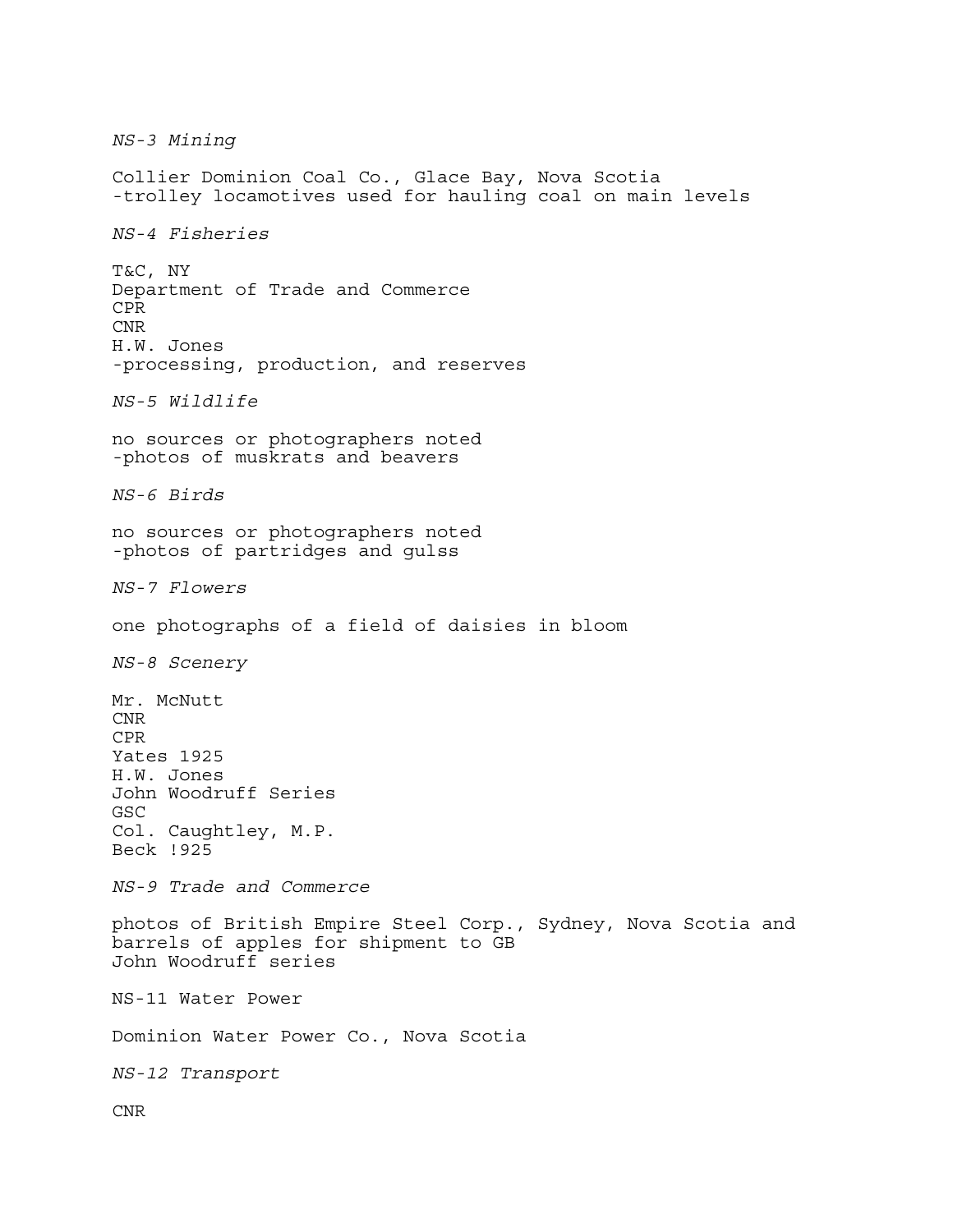CPR Nova Scotia Provincial Tourist Bureau *NS-13 Aboriginals* series consists of posed photographs of aboriginals with photographs od utilitarian objects photographed by the Victoria Museum. -same as NB series *NS-14 Education/Schools* -high schools, universities and vocational schools accross NS *NS-15 Churches* F.C. Garber Col. Cautley, M.P, *NS-18 Geology/Topography* GSC - photographs of coloumnab basalt near Woodbine Nova Scotia *NS-19 Recreation* National Parks Branch CNR photographs of schooner racing etc. *NS-20 Government* photographs of government buildings in Halifax *NS-21 Cities and Towns* CPR CNR H.W. Jones, Tidal Survey *NS-23 Air Views* RCAF **North West Territories** *NWT-1 Agriculture*

Central Experimental Farm, Ottawa

*NWT-2 Forestry*

-photographs documenting forests only, no developments of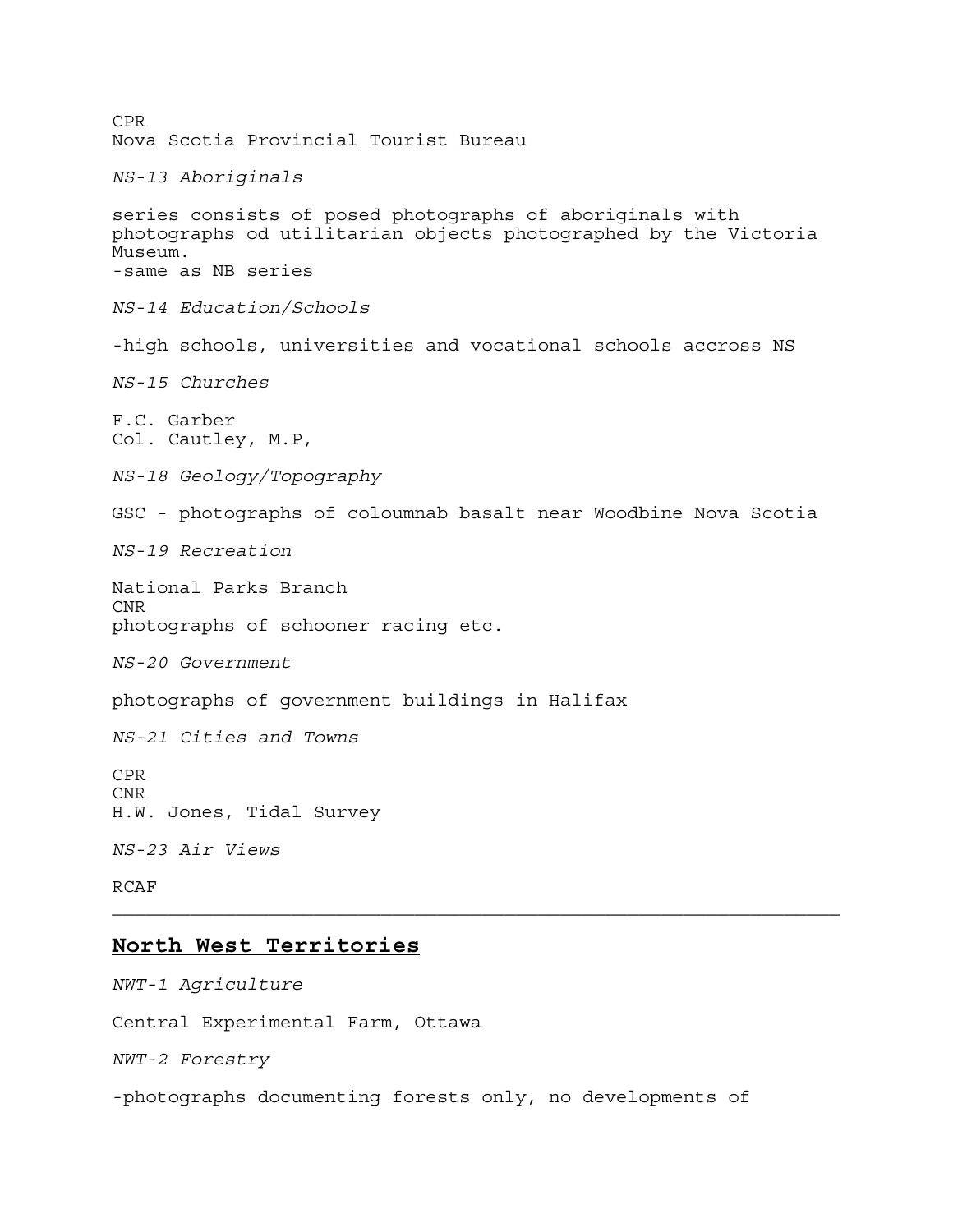industry *NWT-3 Mining* GSC for the Mines Branch *NWT-4 Fisheries* photographs of fish traps, reels, types, seal hunting no photographers/sources indicated *NWT-5 Wildlife* NWT+Yukon Branch Trade and Commerce foxes (traps), seals, lynx, caribou, musk oxen, skunks GSC *NWT-6 Birds* photographs of blue geese *NWT-8 Scenery* NWT+Yukon Branch C.W. Mathers, Edmonton Oliver (1910) Bell (1900) *NWT-12 Transport*  C.W. Mathers, Edmonton -photographs of Arctic NWT in all seasons (Eskimo Point) -dog sleds -birch bark canoes -kyaks Father Guy, 1927 *NWT-13 Aboriginals*  C.W. Mathers Father Guy Frank Ebutt (1930) Mr. Bury, Indian Affairs Bell (1900) Siebert Victoria Museum GSC F.H. Kitto *NWT-14 Education/Schools* RC Indian Residential Schools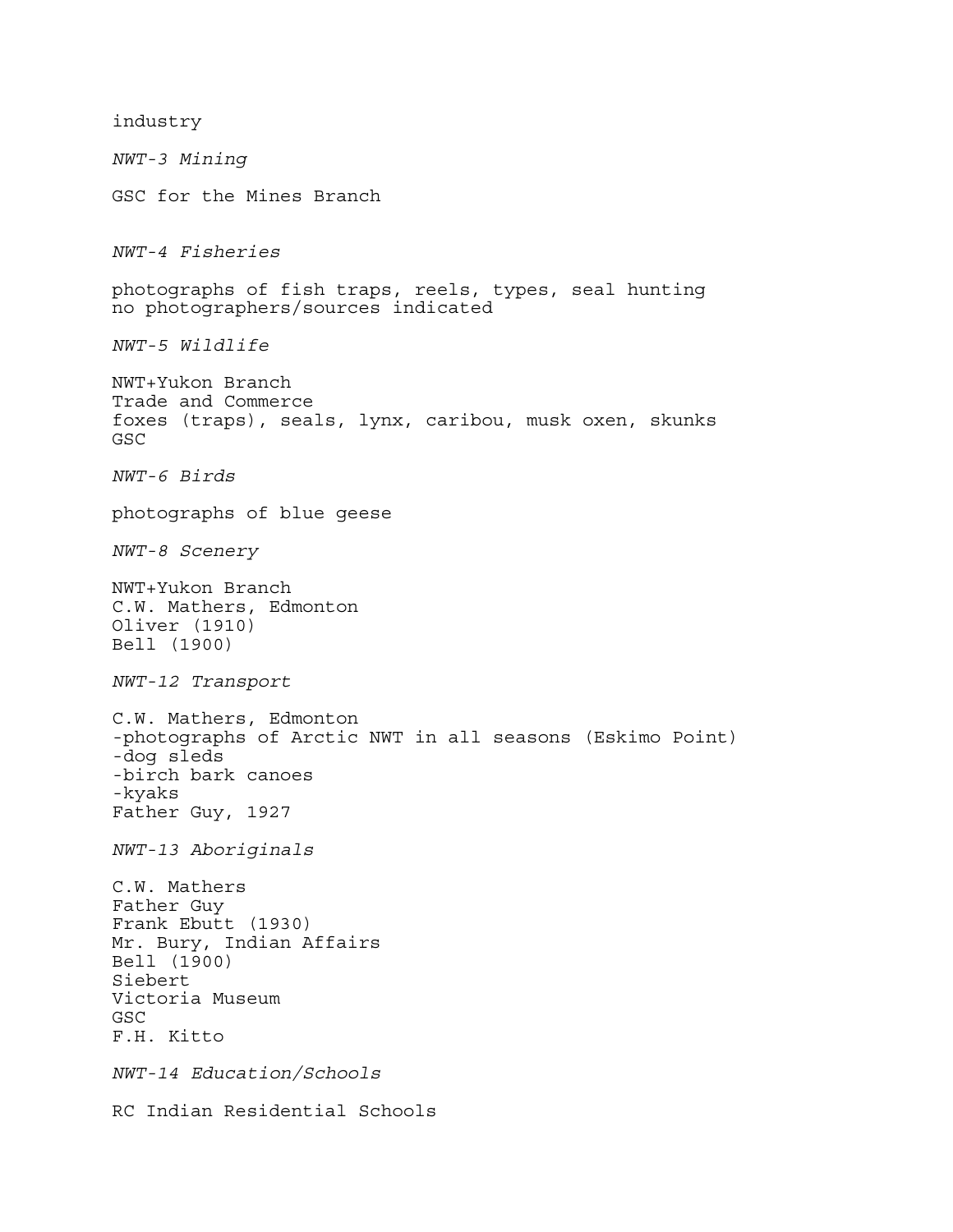*NWT-15 Churches*

RC Mission and facilities in Southern NWT

*NWT-19 Recreation*

-one photograph of Eskimo children sleding

*NWT-20 Government*

-photographs of RCMP facilities and actvities

*NWT-21 Cities and Towns*

-Western settlements -stone houses/putting up an Igloo -Cambridge Bay, New Buildings for the Hudsons Bay Co.

*NWT-23 Air Views*

R.C.A.F. Survey

#### **Ontario**

*O-1 Agriculture* Department of Immigration and Colonization Department of Trade and Commerce Field Husbandry Division, Central Experimental Farm Mr. Nunnik (1928) Mr. James (1928) Mr. Siebert (1928) S. T. Little Woodruff Series *O-2 Forestry* Forestry Branch Forestry Service Province of Ontario Picture Bureau CPR Slusser (1927) -photographs of forestry and forest reserves, pulp and paper production in Ontario

*O-3 Mining and Natural Resources*

-one photographsd of Wright Hargraves Gold Mine at Kirland Lake Ontario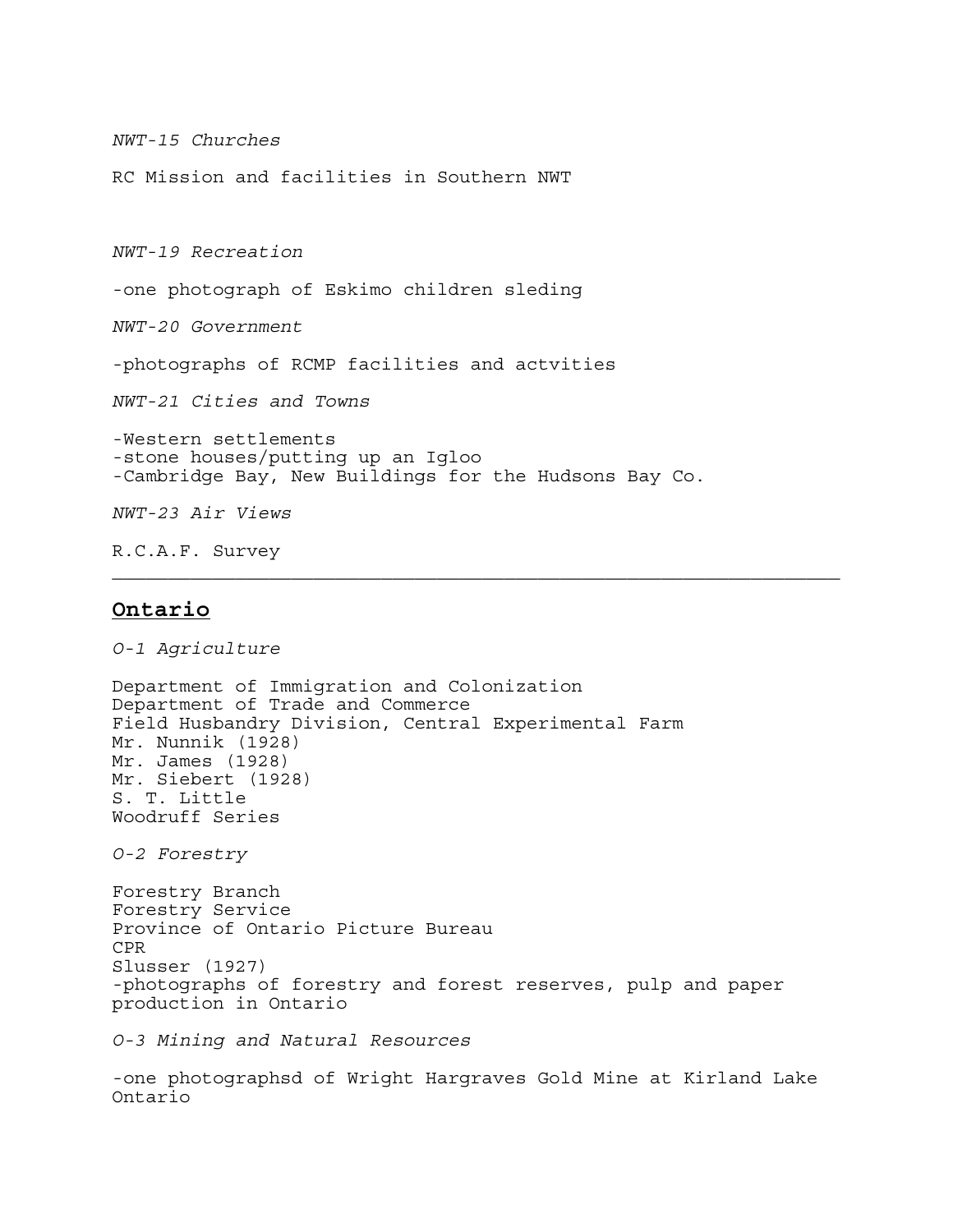-photo by Wright Hargraves *O-4 Fisheries* CPR -photographs of fisheries, reserves and production industry in Ontario--this series primarily focuses on Lake Superior. *O-5 Wildlife* Ontario Tourist and Publicity Bureau CPR Manley F. Miner, Kingsville Ontario Whitehill Fur Farm Daprtment of Trade and Commerce *O-6 Birds* Roy Studio, Peterborough, Ontario A.D. Sloane, Leamington, Ontario Manley F. Miner, Kingville, Ontario -photos of swans and wild geese -photos from Jak Miner's Bird Sanctuary -famous bird watching at Long Point National Park in this region of Southern Ontario. National Parks Branch *O-7 Horticulture* no sources or photographers noted *O-8 Scenery* Department of Immingration and Colonization Canadian Travel Bureau Province of Ontario Picture Bureau Hamilton Industrial Department CNR Chamber of Commerce, Port Arthur "Rod and Gun" (1928) Stusser, for Natural Resources Intelligence Branch, 1927 Dobie Hore Bishop Dewdney, at Red Lake Ontario G.C. Everett M.J. O'Brien *0-9 Trade* photo by department of trade and commerce -of plant and stockyards at the Swift Canadian Co. at Toronto *O-11 Water Power*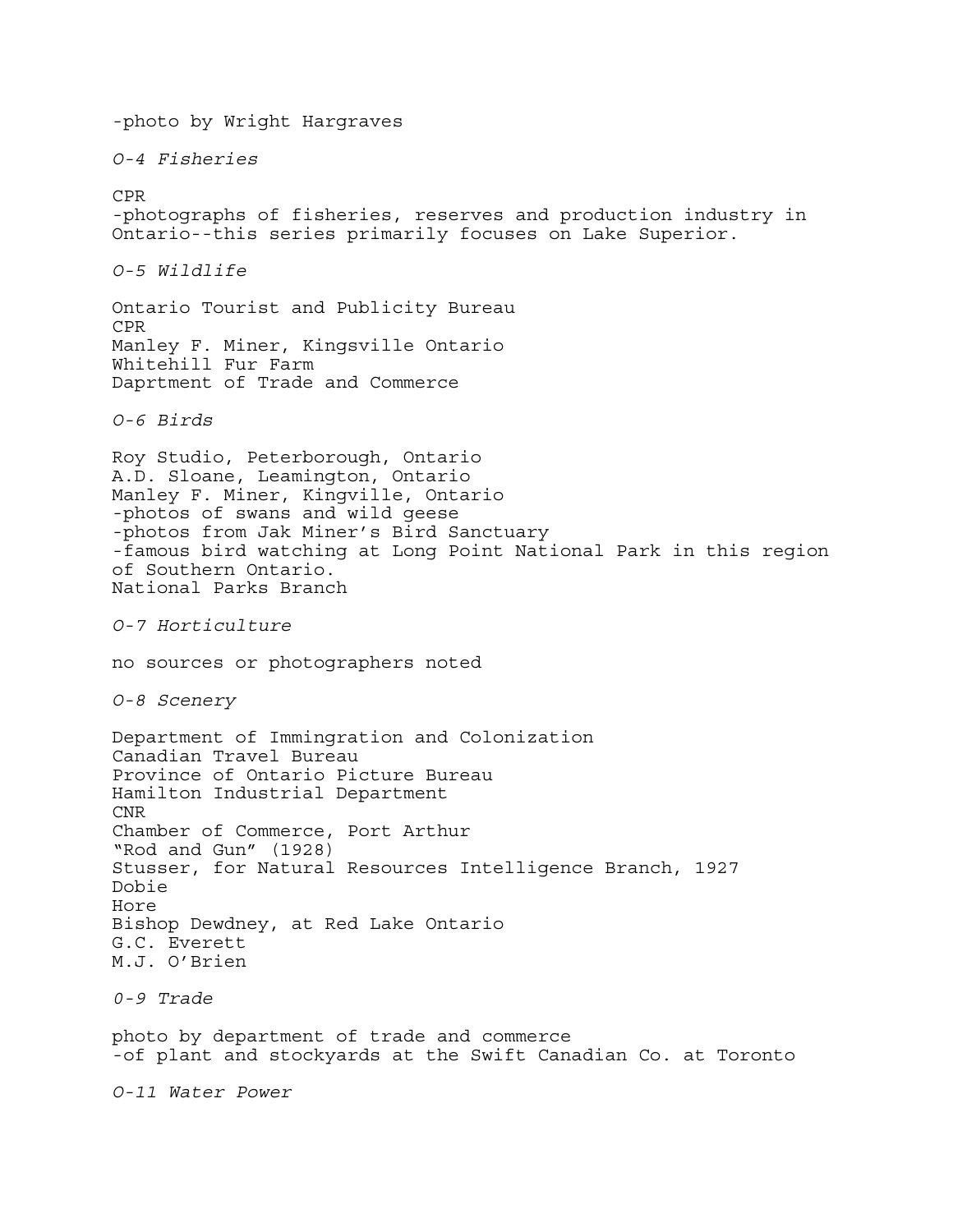-photos of hydro electric development and facilities accross Ontario Canadian Niagara Water Co. Plant Spruce Falls Power and Paper Co. Gatineau Power Co. Province of Ontario Picture Bureau Quaker Oats Co. Mr. J. O'Brien Mr. G.A. Wilson

*O-12 Transportation*

Department of Trade and Commerce Department of Immigration and Colonization Department of Railways and Canals Post Office Department, Ottawa Toronto Industrial Commission Canada Cement Company Hamilton Industrial Department Detroit International Bridge Company CNR G.G. Ommaney, CPR for the NRIB Province of Ontario Picture Bureau J. Dobie (1927) E. Farrington, Hudson, Ontario Lovelady, Port Arthur, Ontario W.T. Curran, Montreal, Quebec Pringle and Booth, Toronto Bishop Dewdney, Sioux Lookout, Ontario

*O-13 Aboriginals*

Slusser (1927) J. Dobie (1927) G. Farrington Bishop Dewdney -photogtraphs fro the Algonia District -Iriquois, Huron, Ojibwa Victoria Museum neg numbers indicated on the back of some prints

*O-14 Education*

Department of Immigration and Colonization Hamilton Board of Trade CNR Port Arthur Chamber of Commerce London Chamber of Commerce Hamilton Chamber of Commerce Industrial Board G.R. Smith

*O-15 Churches*

National Parks of Canada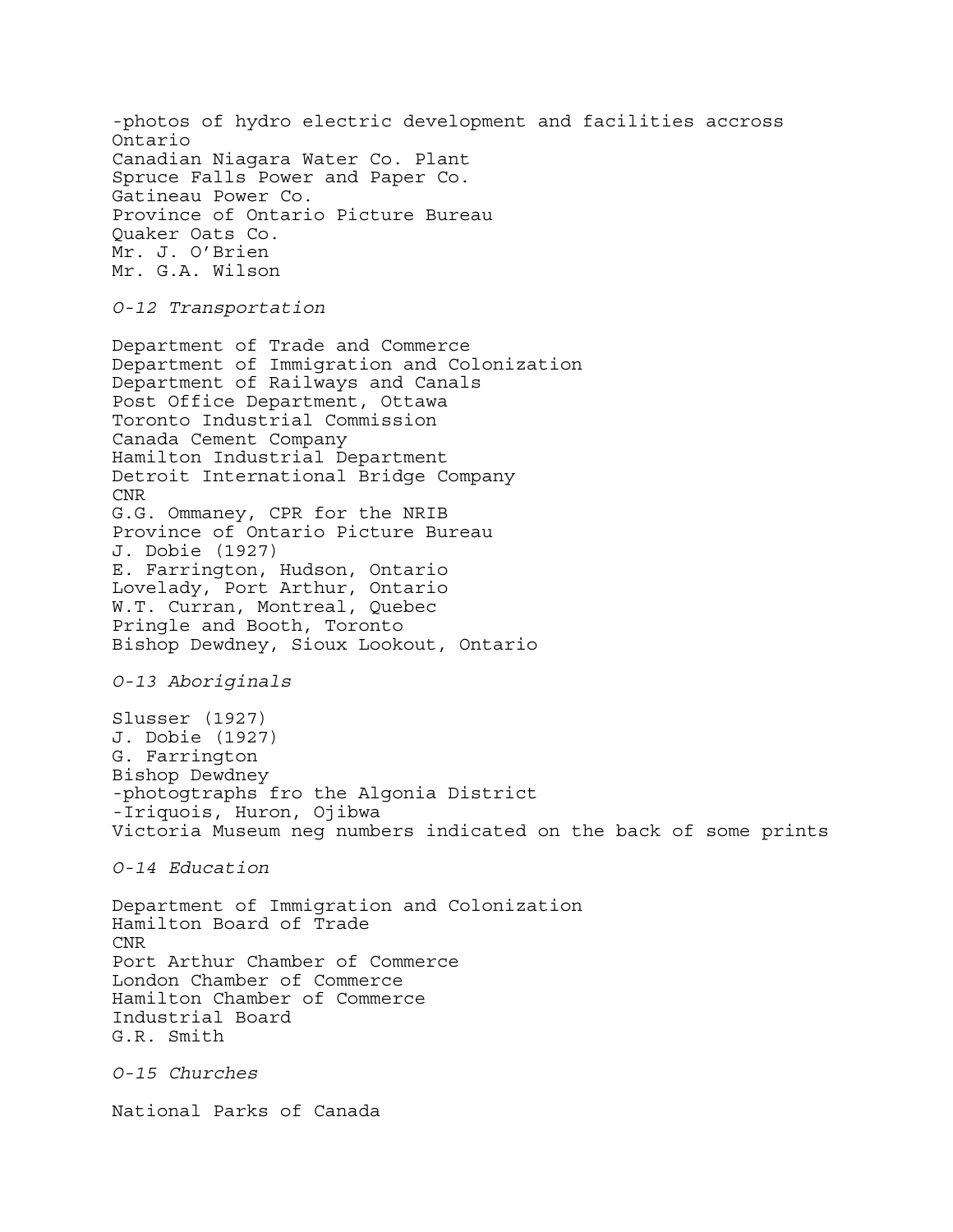Port Arthur Chamber of Commerce Manley Miner *O-16 Monuments* no photographers or sources have been indicated *O-19 Recreation* National Parks Province of Ontario Picture Bureau Toronto Harbour Comission CPR CNR Hamilton Industrial Department Canadian Canoe Company Major Ashton, Ottawa Jack Miner Mr. Smith *O-20 Government* National Parks Department Department of Immigration and Colonization Department of Trade and Commerce Toronto Harbour Commission Water Purification Plant, Ottawa -photogrphs of federal and provincial government buildings and photographs in Ontario -series of photos of the facilities of the Natural Resources Intelligence Bureau -other government buildings: hospitals/armouries/RCMP etc. *O-21 Cities and Towns* Department of Immigration and Colonization Canadian Government Motion Picture Bureau Ontario Touristand Publicity Bureau London Chamber of Commerce Canaddian Cement Company CNR John Woodruff Series Mr. F. James, Dept of Immigration and Colonization J. Dobie E.W. Blackman, Ottawa Hore (1925) G.R. Smith Mr. Beneton Lovelady Studios

*O-23 Air Views*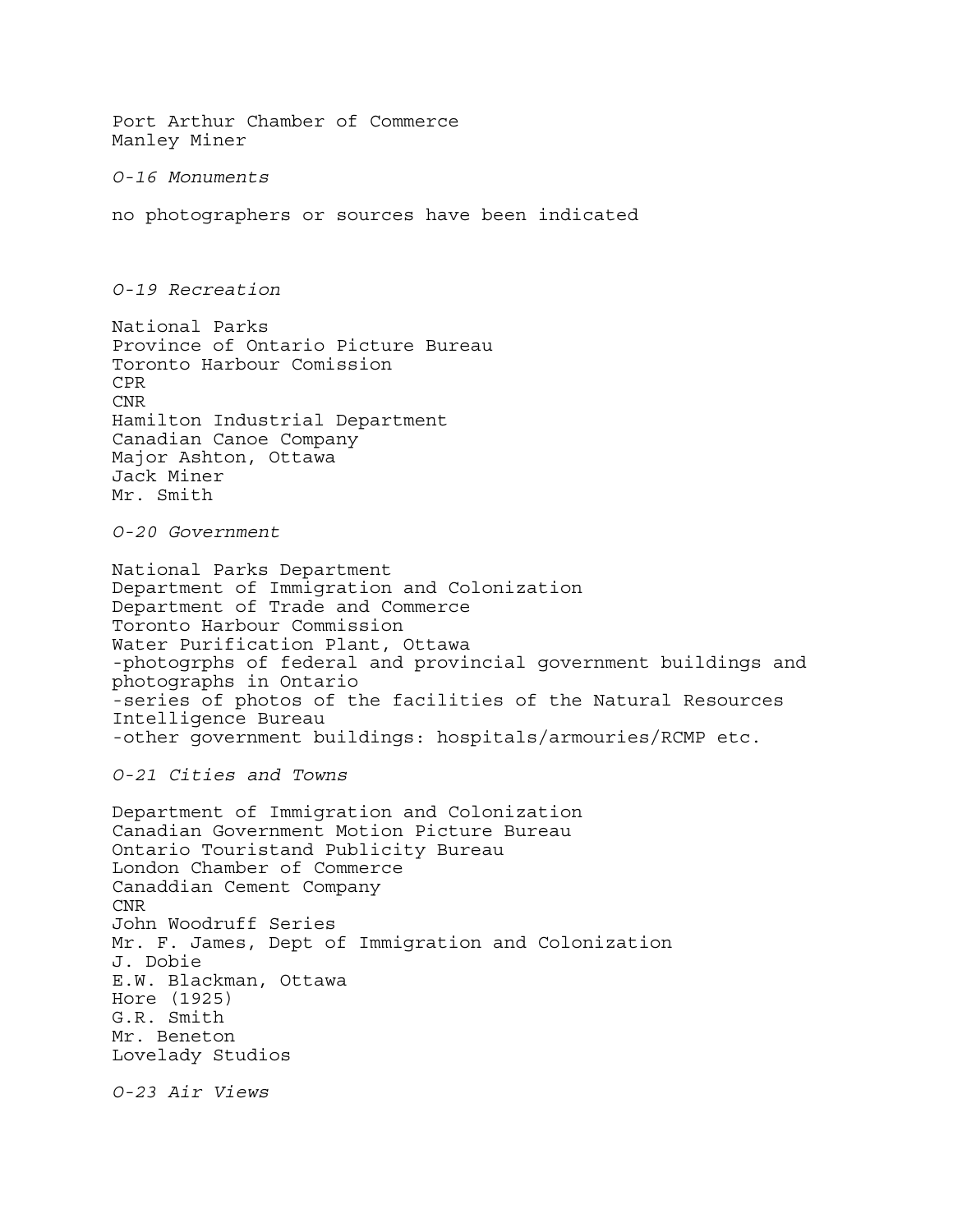R.C.A.F.

### **Prince Edward Island**

```
P-1 Agriculture
CNR 
CPR 
Canadian Government Motion Picture Bureau 
New Brunswick Tourist and Convention Bureau 
John Woodruff Series 
Dr. Saunders 
Major Ashton 
P-4 Fisheries
CNR 
-photos of boats, industry, fish reserves 
P-5 Wildlife
Rosebank Fur Farms, Southport, PEI (also photos of Summerside 
PEI) 
F.H. Kitto 
-photos of skins, pups, cages & advertisements 
-live fox wraps 
P-8 Scenery
CNR 
John Woodruff Series 
P-9 Trade
-one photograph of a lobster cannery in PEI 
-no photographers or sources indicated 
P-12 Transport 
-photos of Ferry transportation in PEI, car ferries, ice breakers 
-photos of Charlottetown Harbour 
-no sources or photographs indicated 
P-14 Education
-one photographs of Norboro School at Queen's County, Nova 
Scotia. 
-no photographers or sources are indicated 
P-19 Recreation
CNR
```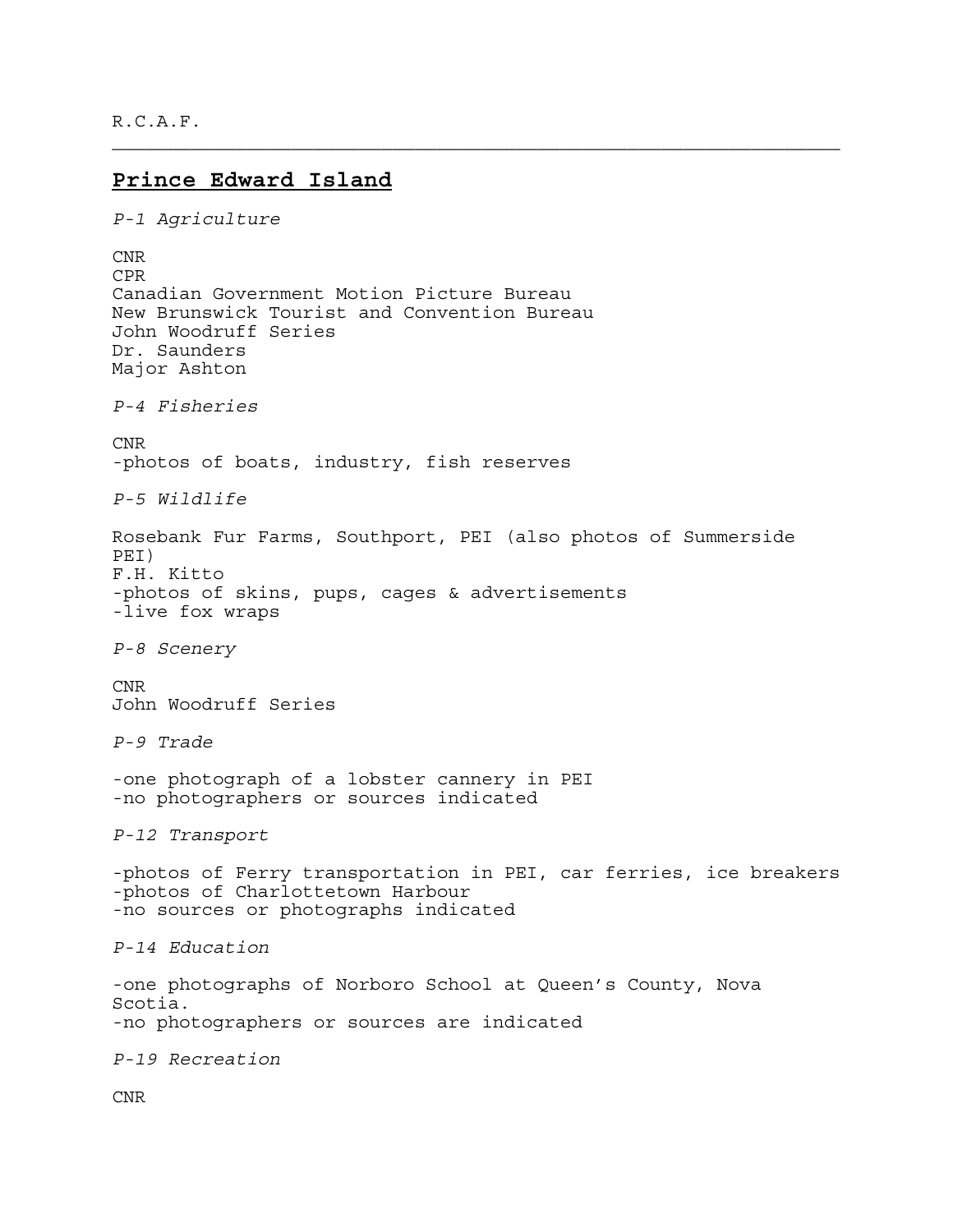Dixon (1925) -photos of fishing, golfing, picnicking, swimming

*P-20 Government*

John Woodruff Series -photos of public buildings: parliament, hospitals etc.

*P-21 Cities and Towns*

Bayer Photo Studio -photos of Summerside, Montague, Charlottetown -photos of private residences and tourist resort areas

*P-23 Air Views*

R.C.A.F.

#### **Quebec**

*Q-1 Agriculture* CPR

CNR Major Ashton (1926) J.M. Talbot Mr. Charlon John Woodruff Series *Q-2 Forestry* Forestry Branch CPR Canadian International Paper Co. Mr. Sherrin Hore (1925) Price Brother Ltd. (1926) *Q-4 Fisheries* Quebec Provincial Tourist Bureau Valentine-Black Co., Toronto -photos taken at Magdalen Island & Bonne Esperance, Quebec *Q-5 Wildlife* Mr. McQuinn, Campbell's Bay

-photos of deer, moose, and wolves to pull sleigh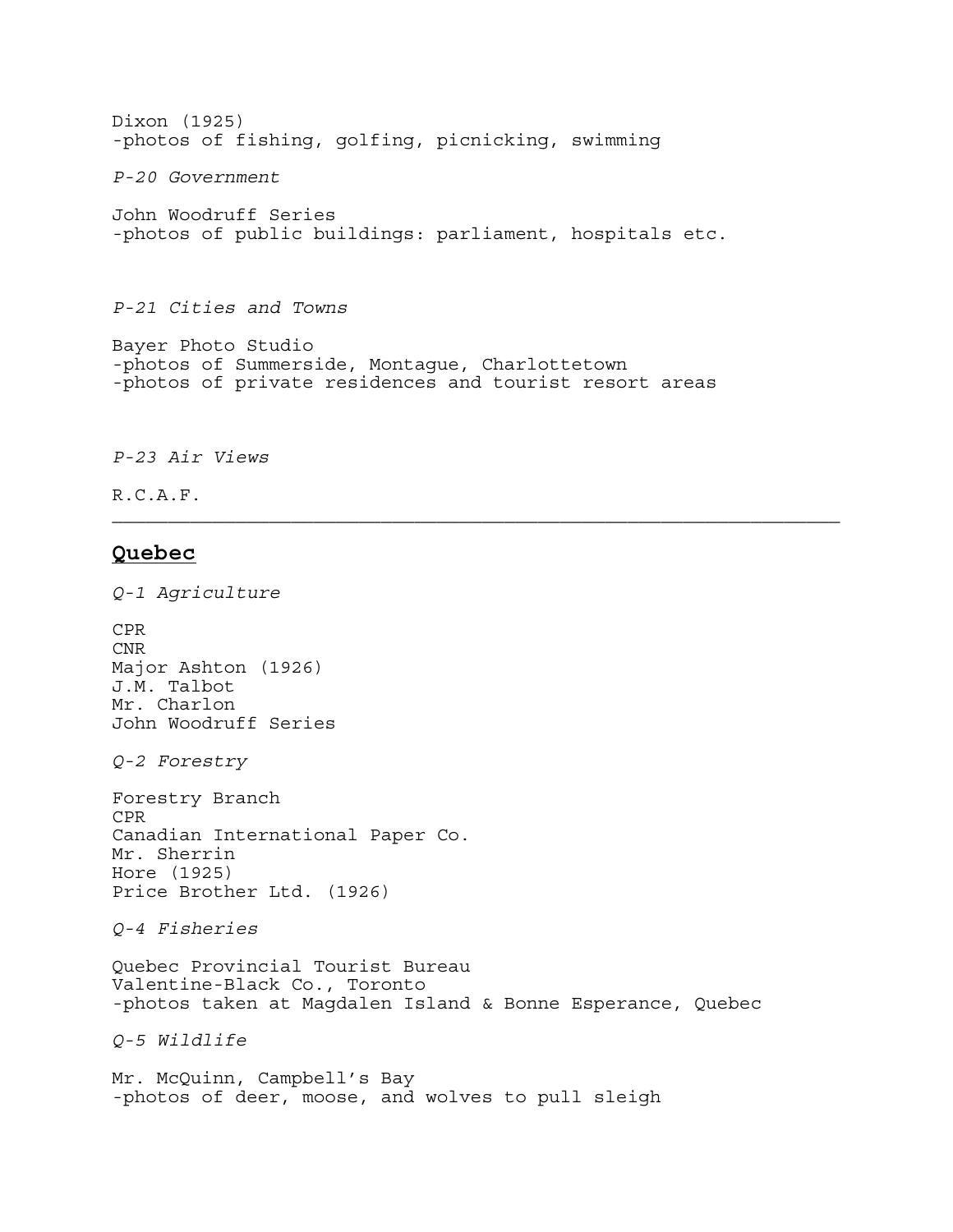*Q-6 Birds* -photos of birds/gulls at Bonaventure Island and Perse, Quebec -no photographers or sources are indicated *Q-8 Scenery* Department of Immigration and Colonization Marine and Fisheries Department Mines Department CNR GSC Canadian Travel Bureau Canadian Government Motion Picture Bureau Experimental Farm, Ottawa Lucerne in Quebec, Community Association Ltd. Chicago Tribune Major Ashton Mr. Sherrin H.W. Jones, Tidal Survey Mr. Etches (1928) *Q-9 Trade and Commerce* -one photographs of the Kippewa Paper Mill at Temiskaming, Quebec *Q-11 Water Power* Water Power and Reclamation Branch Canadian Forestry Journal, January 1918 Quebec Bureau of Mines Price Brothers Ltd. Shawinigan Water and Power Co. CNR CPR Gatineau Power Company Fairchild Aerial Survey's Company, Grand Mere, Quebec Canada Cement Company H.W. Jones, Tidal Survey Light, Heat and Power Co., Beacharicois, Quebec *Q-12 Transport* Department of Trade and Commerce Department of Roads, Quebec Post Office Department, Ottawa Canada Steamship Lines Canadian Government Motion Picture Bureau CPR CNR S.J. Hayward, Montreal Hore (1925 & 1927) Steffansson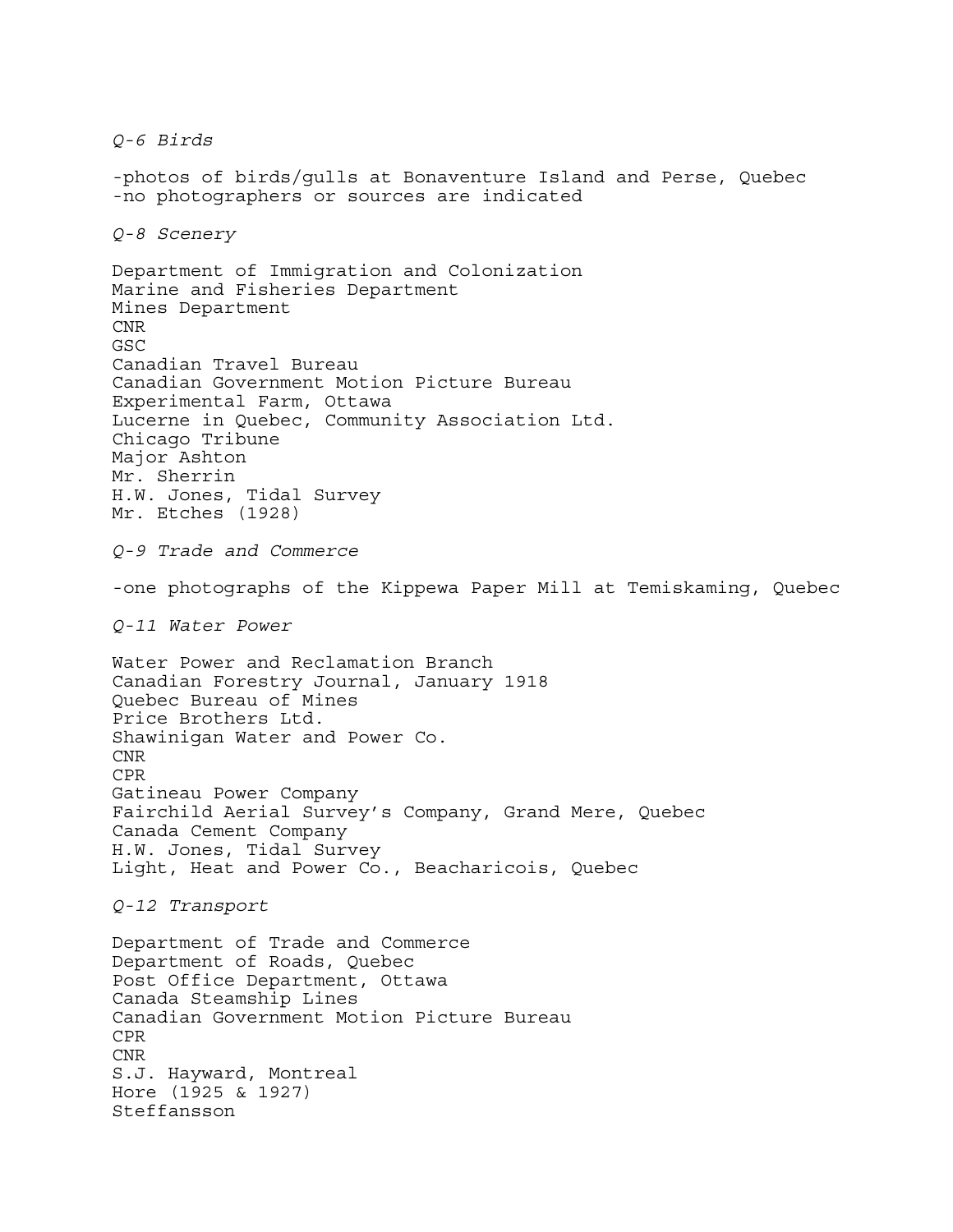-photos of rail operations, air travel and airmail service, road and bridge networks *Q-13 - Aboriginal*s CNR F.H. Kitto -photos taken at Fort George, Eastern Hudson's Bay Cree -Eskimo summer camp near Cape Jones -Saumuar, Quebec *Q-14 Education* -photos of rural and urban educational facilities -convent schools -series of McGill photographs Nihal Singh, photographer *Q-15 Churches* Mr. Etches CPR *Q-16 Monuments* -photos of Champlain Monument, Quebec City -Strathcona Monument, Montreal -Price Monunment, Chicoutimi, Quebec -no photographers or sources are indicated *Q-19 Recreation* National Parks Branch CNR CPR Canada Steamship Lines F.H. Kitto L.E. Parent J.C. McCraig Norrish, Montreal (1925) -photos of fishing, hunting, skiing, snow-shoeing, tourism and resorts *Q-20-Government*  John Woodruff series, c. #502- Canadian Government Motion Picture Bureau Canadian International Paper Co. -photos of provincial parliament buildings, Lt. Governor's residence, hospitals and banks -other civic buildings across Quebec *Q-21 Cities and Towns*  G.G. Ommanney, CPR John Woodruff Series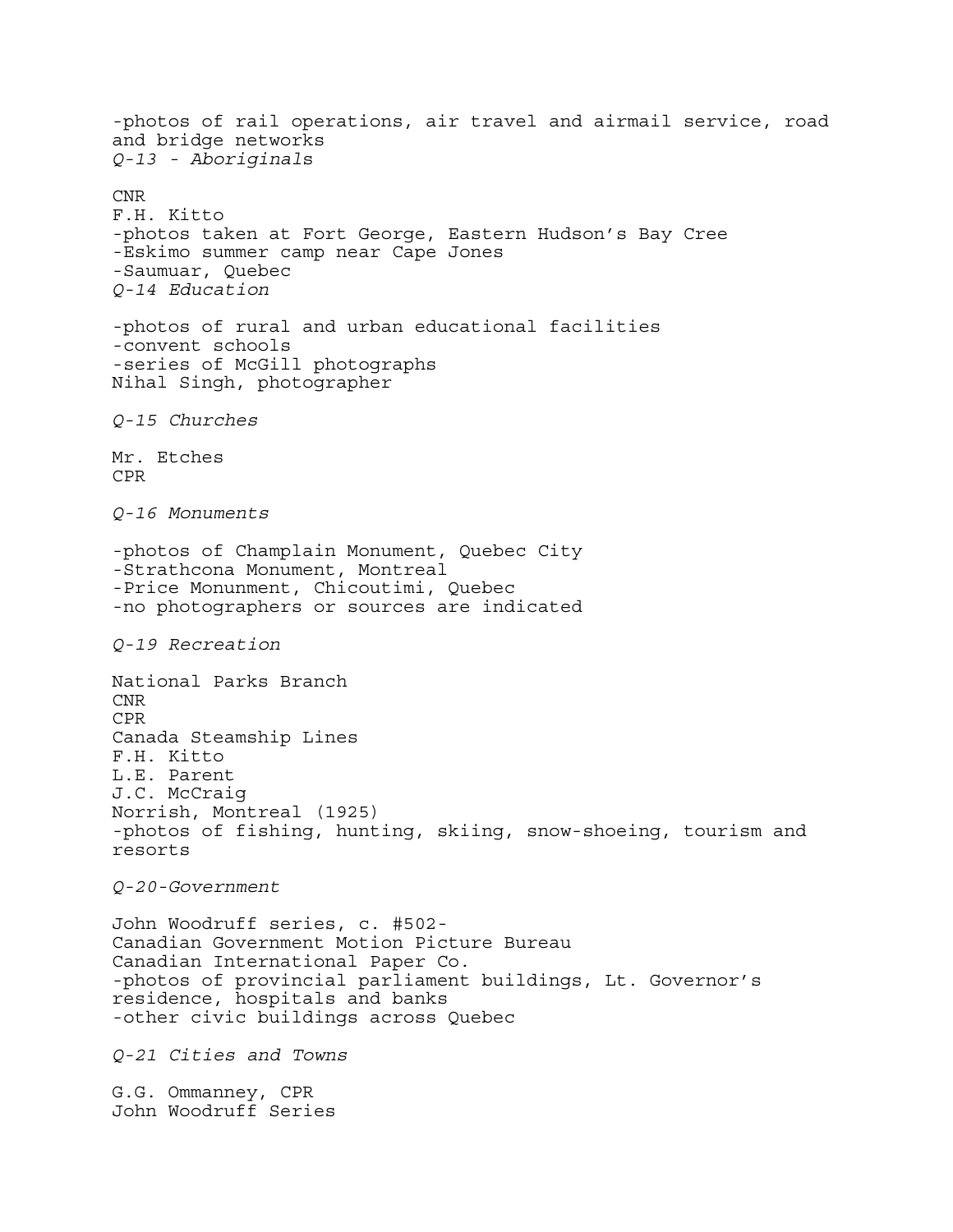Canadian Government Motion Picture Bureau Dale (1930) H.W. Jones Hore Quebec Bureau of Mines Provincial Tourist Bureau Price Brothers Rob Simpson, Eastern Ltd. Canadian International Paper Co. Photographs of Montreal, Quebec City, Hull, Chicoutimi & others

*Q-23 Air Views* 

Fairchild Aerial Survey's Company, Grand Mere, Quebec R.C.A.F.

## **Saskatchewan**

*S-1 Agriculture*  Department of Immigration and Colonization International Harvester Co., of Canada Experimental Farm, Indian Head, Saskatchewan Experimental Farm, Ottawa CNR CPR Mr. Godfrey St. Nihal Singh Dr. Saunders W.J. Kerr -extensive photographs of wheat farming and production; some photographs of livestock; sheep, turkeys, and pigs etc., -photographs of fruit *S-2 Forestry* Forestry Branch, Department of the Interior Experimental Farm Negatives -photographs of Forestry in Northern Saskatchewan, including forest fire prevention services. *S-3 Mining*  -photos of coal mining and excavation, sodium sulphite crystals, clay -no photographers or sources have been indicated *S-4 Fisheries* Floyd Owen, May 1928 -photos documenting fisheries operations at Lake Athasbaska *S-5 Wildlife*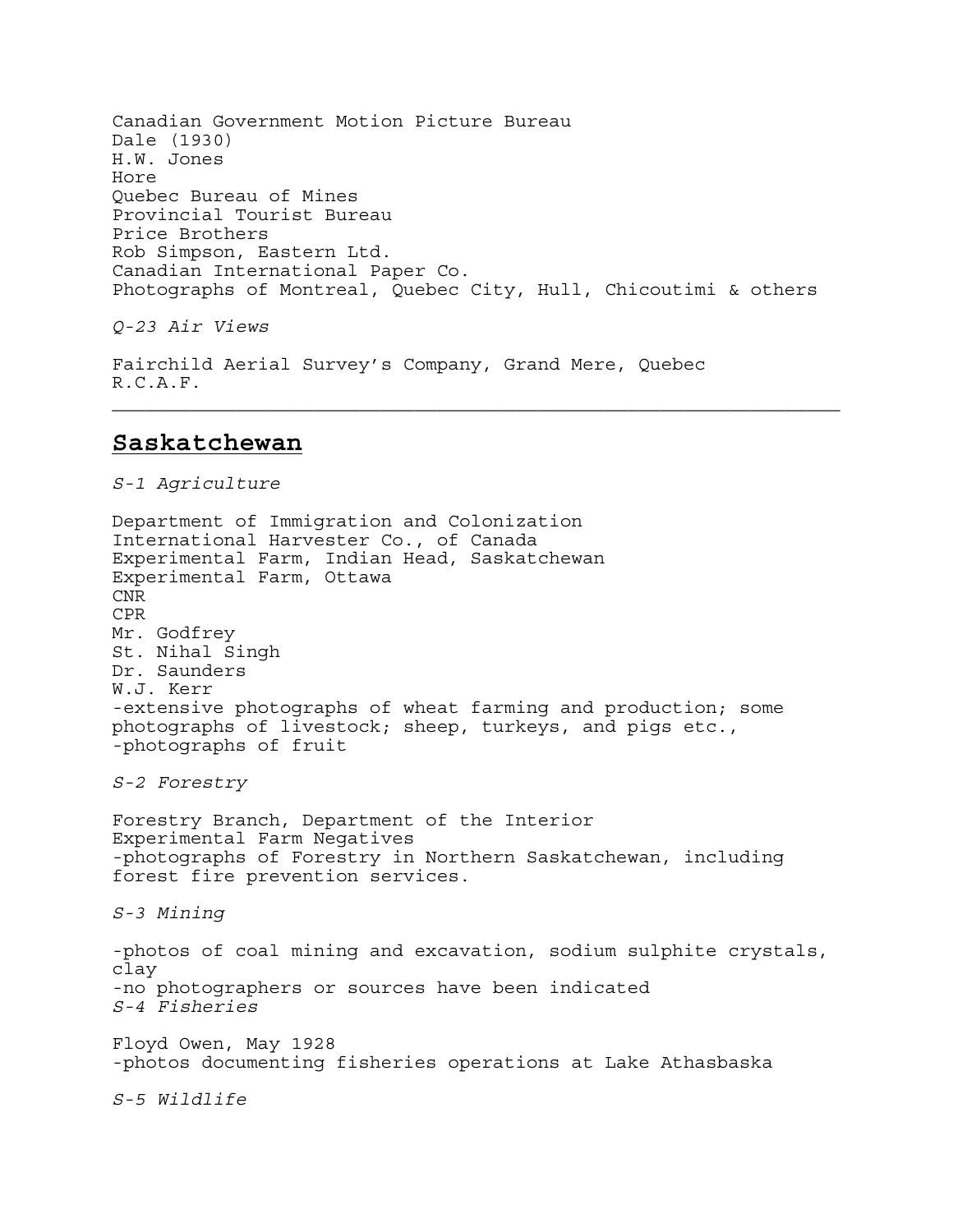-photos documenting fox farms, deer, trapping equipment etc. in Saskatchewan. -Yorkton, Torch River *S-8 Scenery* CPR CNR -photos of rivers, lakes and waterfalls in Saskatchewan *S-12 Transport* CPR Post Office Department, Ottawa Floyd Owen C. Smith -photos of horses, trains, boats, bridges, road networks and air travel in Saskatchewan *S-13 Aboriginals* -photos taken at Meadow Lake and La Coche Lake, Ile-a-la-Crosse, Saskatchewan... -Sergeant Beatty, RCMP -other sources and photographers not indicated *S-14 Education* Mr. Godfrey Mr. Boneton -photos of rural and urban educational facilities and development -schools and universities throughout Saskatchewan -Normal and Model Schools in Saskatchewan *S-15 Churches* Mr. Boneton (April 1929) *S-16 Monuments* -photographs of battlefield monuments -no photographers or sources are indicated *S-19 Recreation* -photos of canoeing and camping in Saskatchewan -no photographers or sources have been indicated *S-20 Government* -photographs of provincial parliament buildings, city hall, general hospital, fire hall, sanatorium. -no photographers or sources are indicated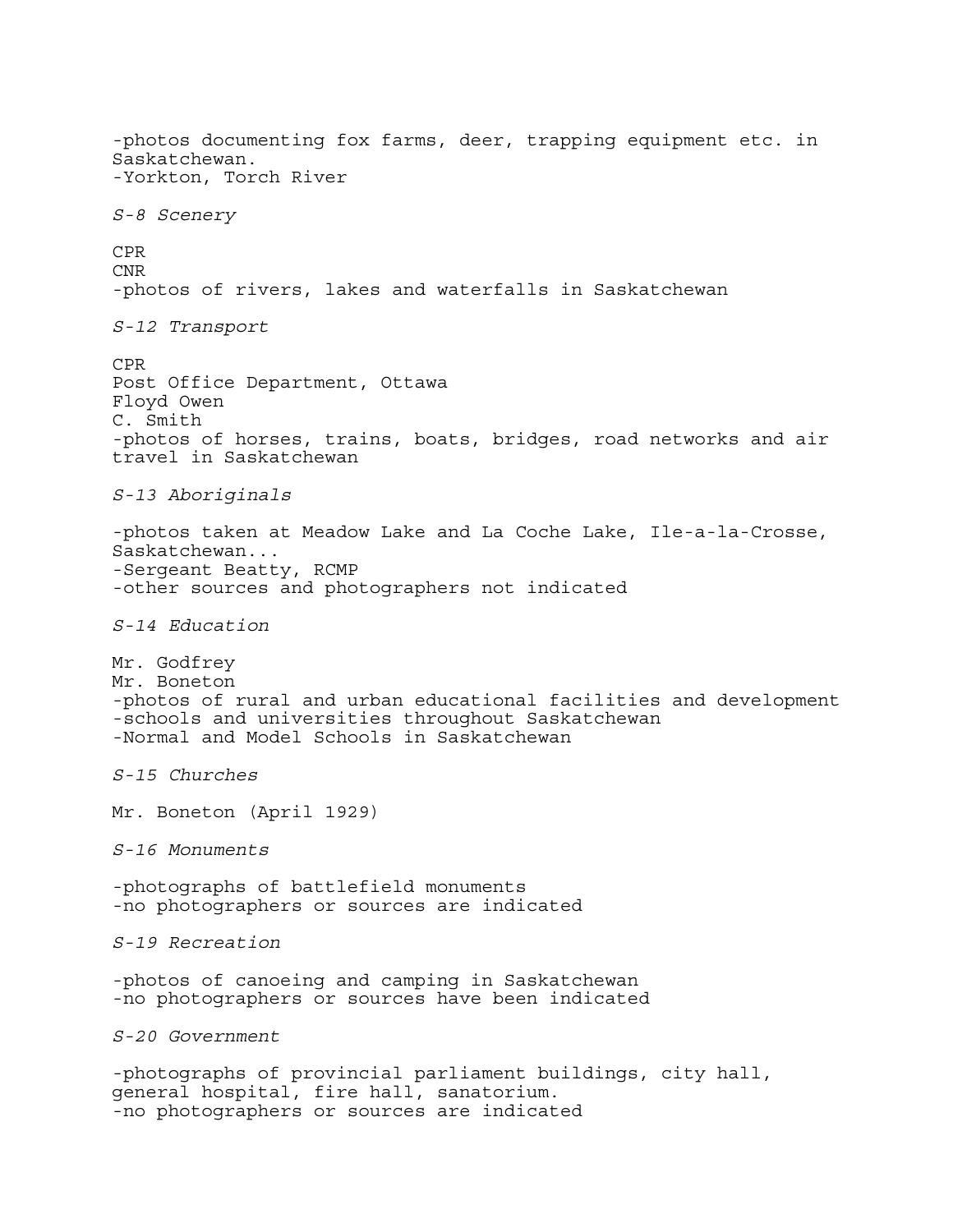*S-21 Cities and Towns*

W.J. Kerr 1927 Bureau of Publications, Regina, Saskatchewan Mr. Boneton, 1929

## **Yukon**

*Y-1 Agriculture*

-photographs of grazing pastures, survey horses, general agricultural production...documenting growing capabilities in the Yukon -no photographers or sources have been indicated. *Y-3 Mining* -one photographs documenting gold mining activities and facilities at the mouth of the Bonanza Creek, Yukon. -no photographer or source is indicated *Y-4 Fisheries* -one photograph of ice fishing, Northern Yukon -no photographers or sources have been indicated *Y-5 Wildlife* G. Black, photographer -photographs of moose, caribou, fox farms *Y-7 Horticulture* -one photograph of a crocus plant growing in the Yukon. -no photographers and sources have been indicated. *Y-8 Scenery* 141st Meridien Survey -photographs of Mountain Glaciers, canyons, rivers, valleys and the Midnight Sun. *Y-11 Water Power* Canadian Klondike Power Company -photos taken at Dawson, Bonanza, Klondike, including hydraulicking, and dam construction *Y-12 Transport* CPR Canadian Post Office Department, Ottawa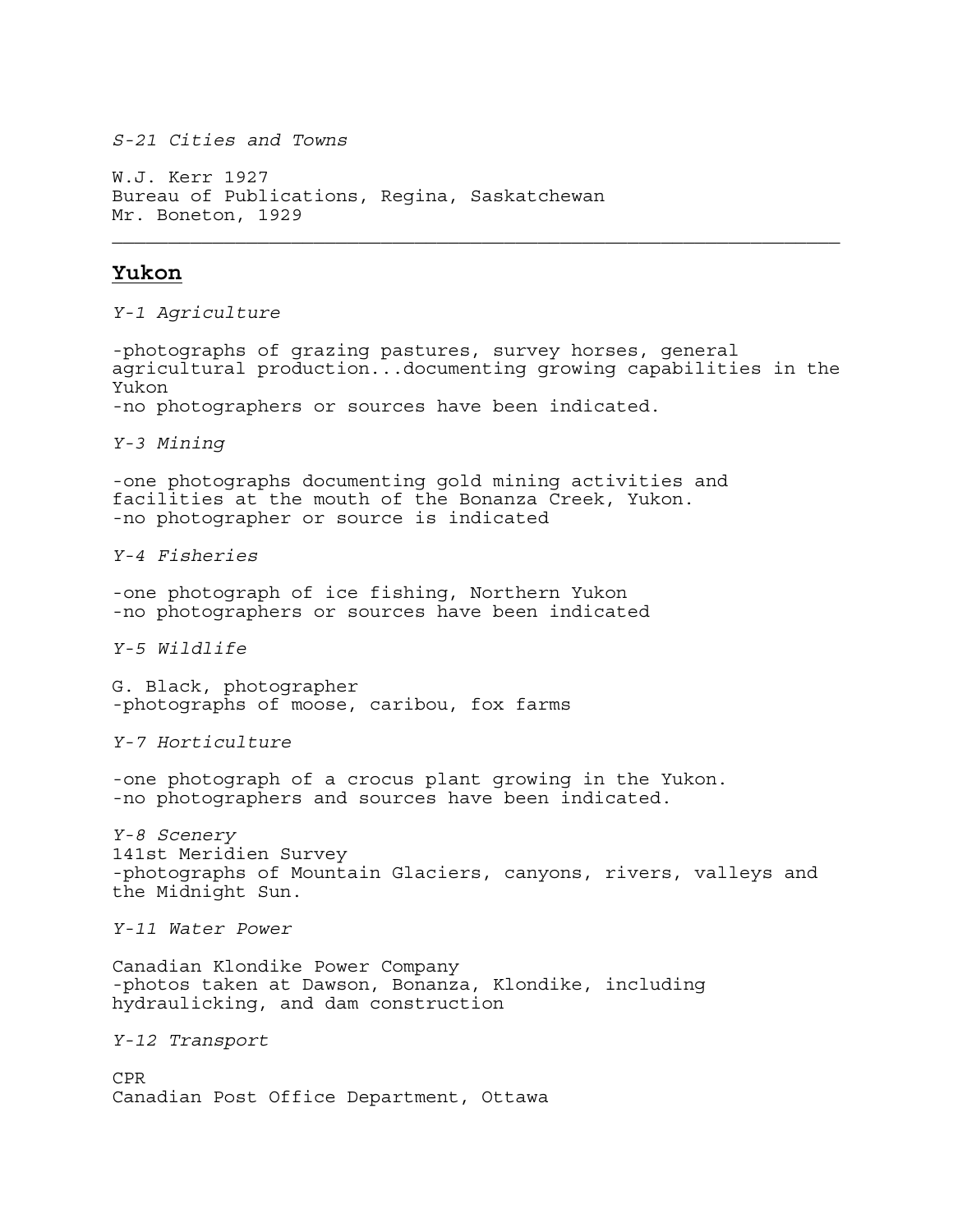-photos documenting air mail service to the Yukon, steamships along the Arctic Coast, rail transport, dog teams and horses, bridges. *Y-13 Aboriginals* -photographs documenting Indian encampments on the Porcupine River -photos documenting the arctic Circle -no photographer or sources have been indicated. *Y-14 Education* -photos documenting public schools in Dawson and Whitehorse, plus Anglican Mission school at Carcross, Yukon. *Y-15 Churches* -photos documenting churches in Dawson only. *Y-19 Recreation* -one photograph of mountain climbing -no photographer or source is indicated *Y-20 Government* -photographs of government administration buildings and hospitals, no photographers or sources are indicated *Y-21 Cities and Towns* CPR -photos of Whitehorse and Dawson *Y-23 Air Views* RCAF **Alaska** (3 prints in albums, 3 mounted prints) *AL-8 Scenery* photos of Russel Glacier, Lynn Canal on the coast of Alaska, and the North East Point of East Cape, Siberia -no photographers or sources are indicated *AL-12 Transportation* -photos documenting water transportation near Skagway, Alaska -Coastal Steamer Ships

-no photographers or sources are indicated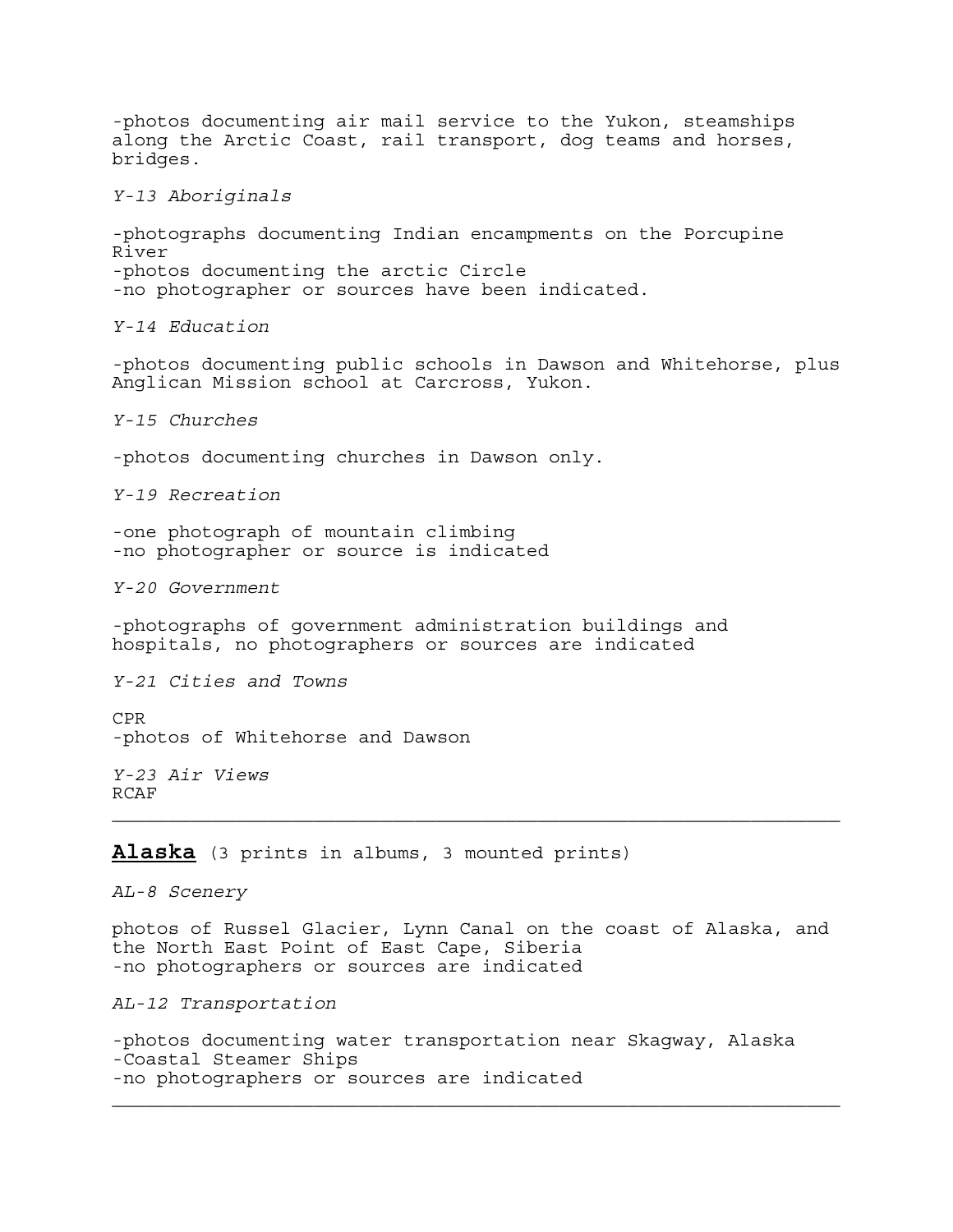#### **Foreign** (8 prints in albums)

*F-1 Agriculture*

-one photo of a windrow harvester -no photographer or source indicated

*F-8 Scenery*

-photos taken at Eastcape and Emmatown, Siberia -no photographers or sources are indicated

*F-12 Transportation*

-photos taken at the Port of Liverpool, England -photos of loading docks, customs, and boarding stations -no sources or photographer indicated

*F-21 Cities and Towns*

-photograph of Etah Harbour, Greenland -no source or photographer indicated

*F-22 Maps and Charts*

-photo-reproduction of a map of the war zone in France from 8th August - 11th November, 1918, documenting the progress of both Canadian troops and the British Army. -no source indicated

**U.S.A** (2 prints in albums, 8 mounted prints)

*US-8 Scenery*

-one photograph taken at Olga, Orcas Island, U.S.A. -no source or photographer indicated

*US-12 Transportation*

Canadian National Parks Branch -photos of buffalo being loaded onto a train

*US-15 Churches*

-photo of Cathedral of St. John the Divine, New York City -no source or photographer indicated

US-16 Monuments and Historic Sites

-photos of the Sea Gull Monument erected by Mormon Pioneers, Utah -sculptor M. Young, 1913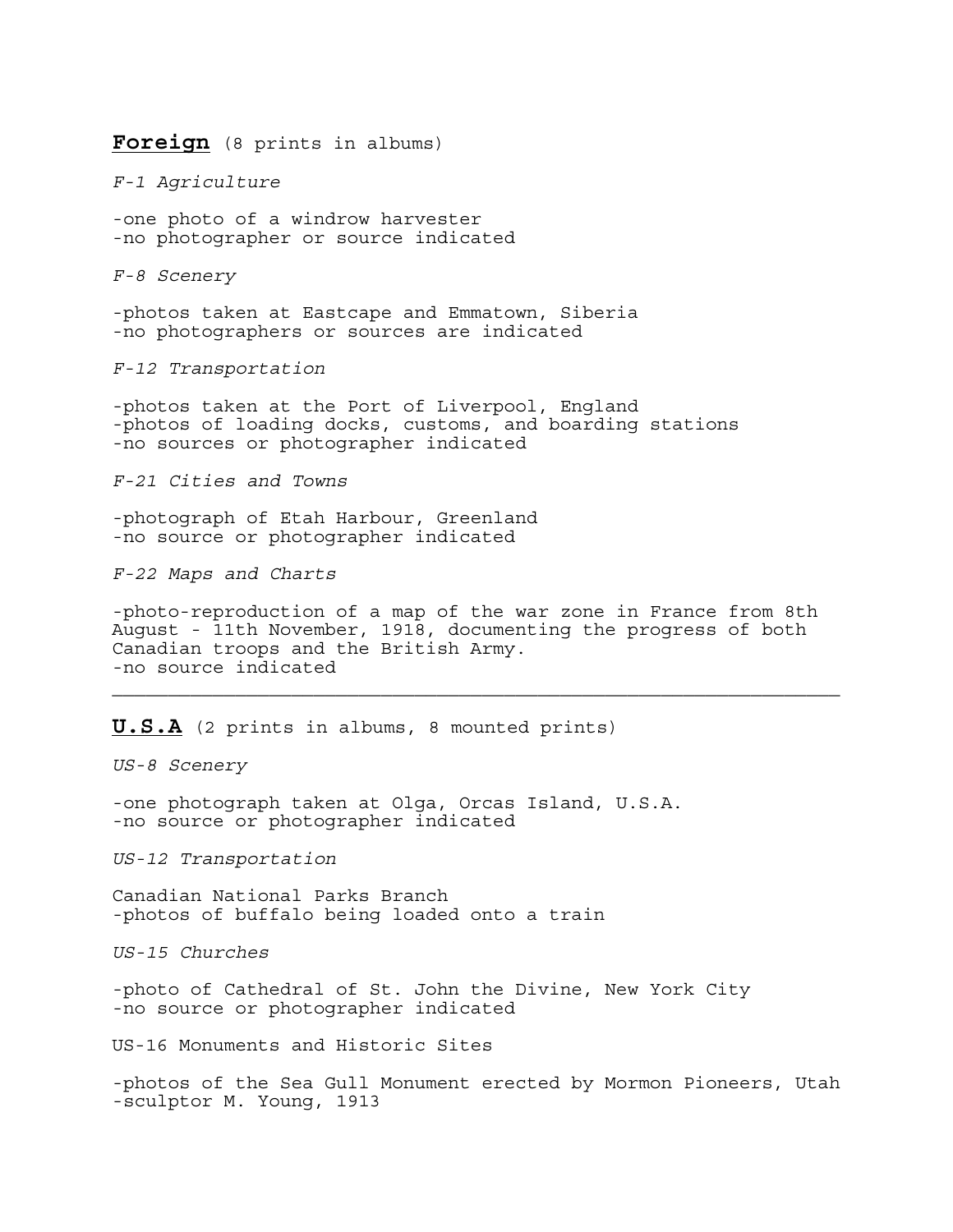-no sources or photographers indicated *US-23 Air Views* R.C.A.F. -aerial photograph of the locks at Sault Ste. Marie, Michigan

## **Prince Albert National Park** (19 prints in album 33)

National Parks -photos of Lone Island Lake

*PL-1-P*

*PL-1-L*

National Parks -photos of Pelican Lake

*PL-1-W*

National Parks -photos of Waskesiu Lake

*PL-1-K*

National Parks -photo of Kingsmere Lake

*PL-1-T*

National Parks -photos of Little Trout Lake and Big Trout Lake

*PL-Misc*

Ξ

National Parks -photos of birch bark canoe construction and life in the park

## **Ottawa City Views**

Numerical Series #1 - #522B

-no photographers or sources are indicated in this series -photos documenting access to the City of Ottawa: roadways, canals, parks and recreation facilities -photos of Parliament and other prominent government buildings -photos of prominent addresses across the city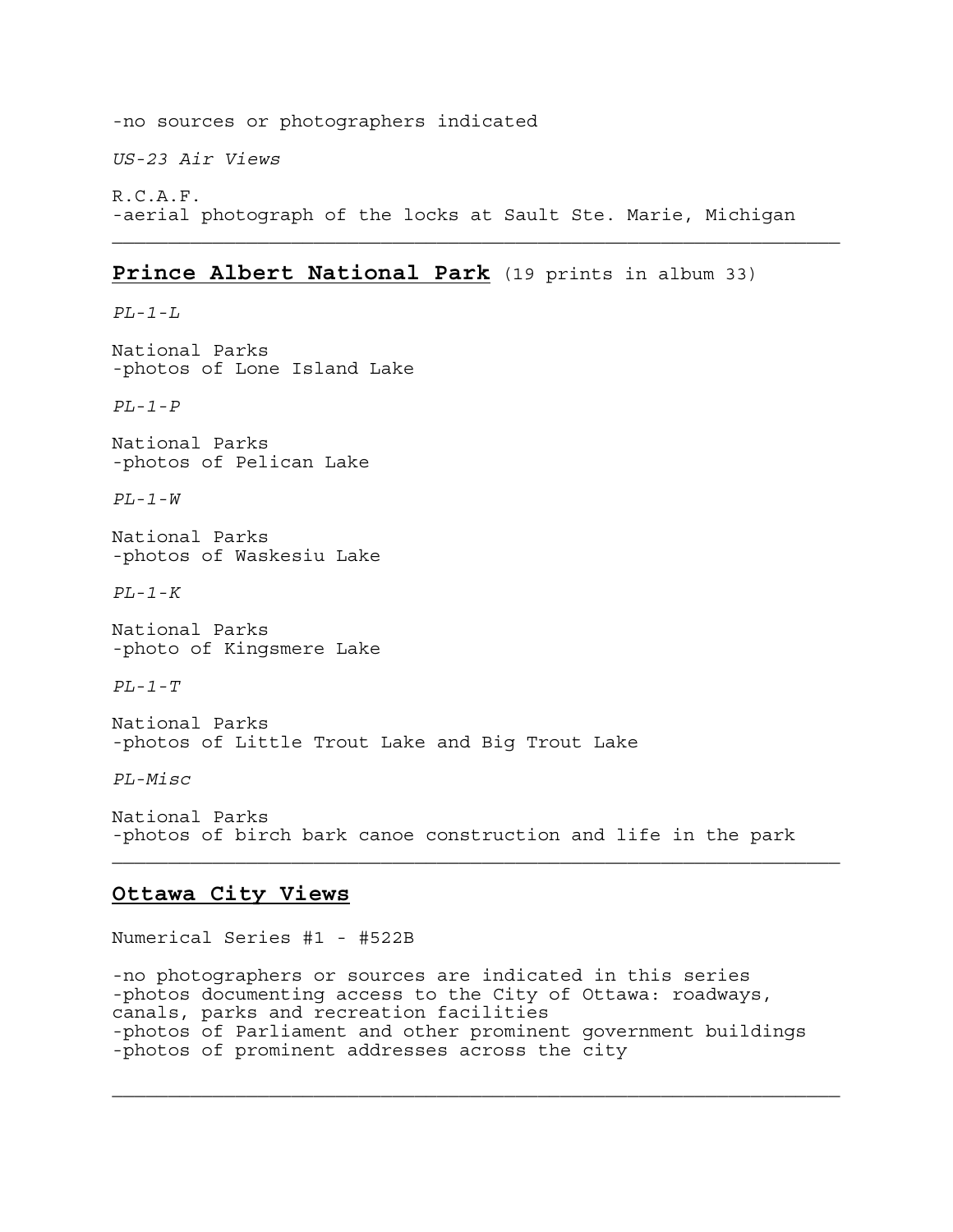## **Miscellaneous**

Numerical Series Int. #1 - #1780 Photographs organised alphabetically in envelopes by both subject and region as follows. They do not follow the sequential numbering pattern. *Part 1 - Subject Heading* Aboriginals Agriculture -bee keeping, equipment, field crops, flowers, fox ranches, livestock, orchards, poultry, and vegetables. Air Views Animals -bear, buffalo, walrus, birds, deer Celebrations Ceremonies Community Life Costumes Disasters -forest fires Documents Domestic Activities Exhibitions Flags Funerals Icebergs Immigration and Colonization Industry -mining, automobile, construction, fishing, food processing, fur, forestry/lumbering, and maple sugar. Scenery Services -fire protection